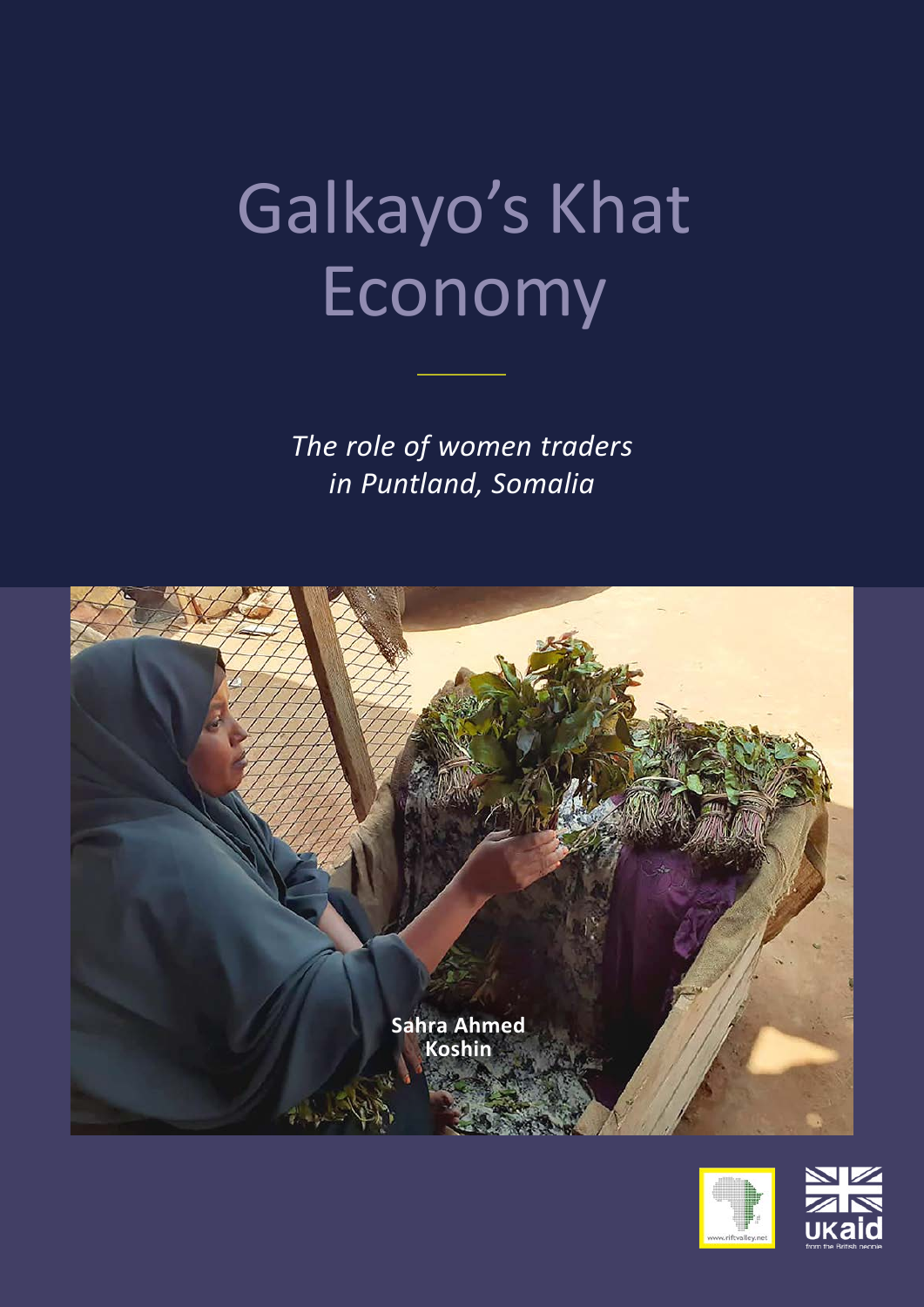## Galkayo's Khat Economy

The role of women traders in Puntland, Somalia

Sahra Ahmed Koshin Rift Valley Institute

**Cover photo:** A khat seller sits at her stall in Galkayo, Puntland. © Sahra Ahmed Koshin

Sahra Ahmed Koshin is a Somali-Dutch PhD Candidate at the University of Copenhagen and University of Nairobi researching Somali Diaspora Humanitarianism in Complex Crises.

This report is a product of the FCDO's Cross-Border Conflict Evidence, Policy and Trends (XCEPT) programme, funded by UK aid from the UK government. XCEPT brings together leading experts to examine conflict-affected borderlands, how conflicts connect across borders, and the factors that shape violent and peaceful behaviour. The programme carries out research to better understand the causes and impacts of conflict in border areas and their international dimensions. It supports more effective policymaking and development programming and builds the skills of local partners. The views expressed do not necessarily reflect the UK government's official policies.

The Rift Valley Institute works in Eastern and Central Africa to bring local knowledge to bear on social, political and economic development.

Copyright © Rift Valley Institute 2021. This work is published under a Creative Commons Attribution-NonCommercial-NoDerivatives License (CC BY-NC-ND 4.0)

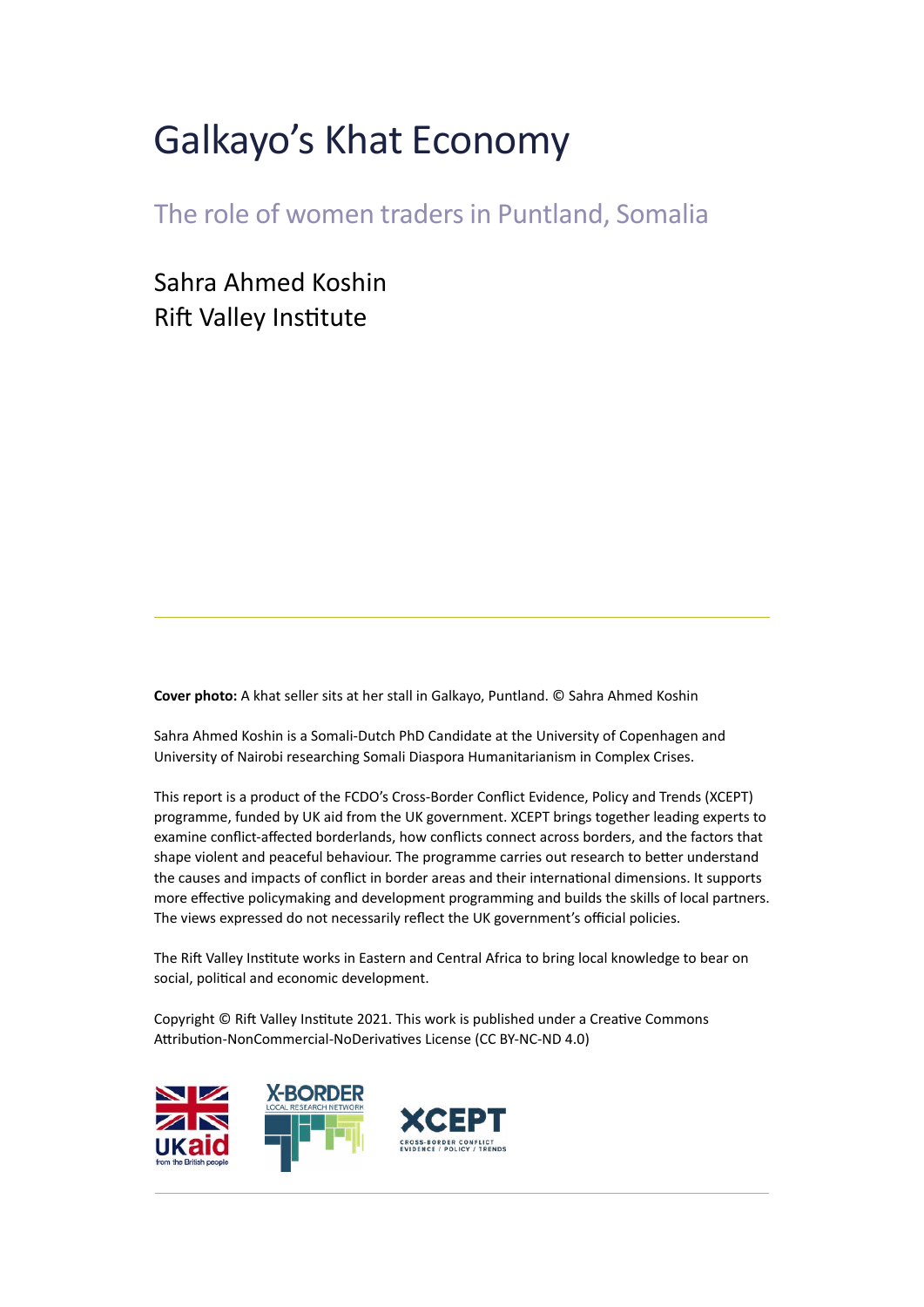## **Contents**

| <b>Summary</b>                                | 4              |
|-----------------------------------------------|----------------|
| Map: Galkayo and its environs                 | 5              |
| <b>Introduction</b>                           | 6              |
| Introducing Galkayo                           | 6              |
| Research methods                              | $\overline{7}$ |
| The khat trade                                | 8              |
| A transnational system                        | 9              |
| Importing and distributing khat               | 11             |
| Regulating the khat trade                     | 12             |
| Women and the khat trade                      | 13             |
| Entering the khat trade                       | 14             |
| Credit and debt                               | 15             |
| Power in the community                        | 16             |
| The role of women in the khat trade           | 17             |
| Khat queens                                   | 18             |
| Social perceptions of women in the khat trade | 19             |
| <b>Conclusion</b>                             | 21             |
| <b>Bibliography</b>                           | 22             |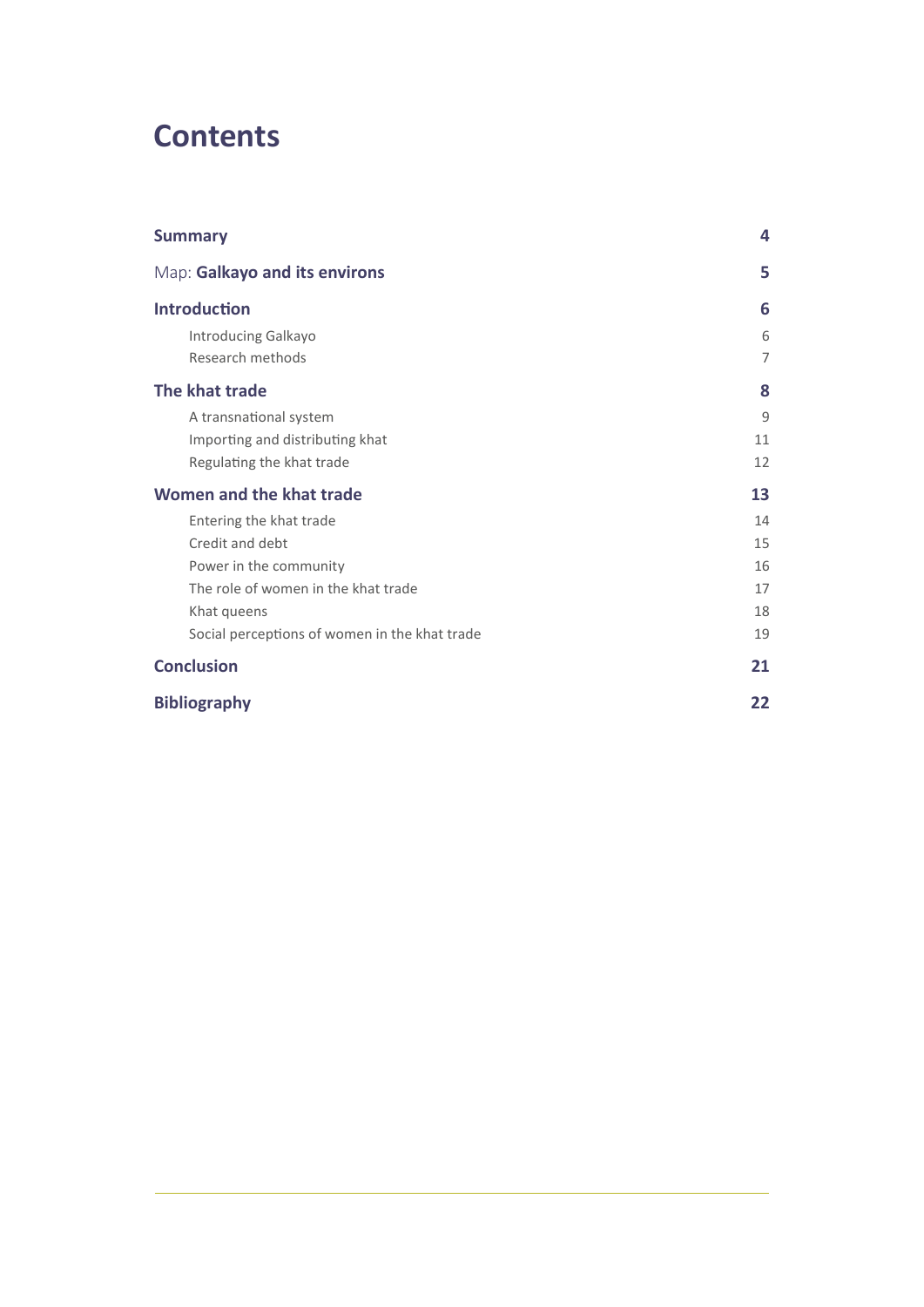## <span id="page-3-0"></span>**Summary**

- The khat trade is one of the most important business sectors in the Somali regions of the Horn of Africa. Due to its structure—the crop is grown in highland areas of Kenya and Ethiopia and exported to the Somali-speaking lowland regions—it is intrinsically a cross-border and transnational commodity.
- Following Somalia's economic recovery from the civil conflicts of the 1990s and 2000s, the khat trade has become a prominent source of tax revenue, particularly in Galkayo, an important regional hub for commerce between southern/central Somalia and the Port of Bosaso, the principal port in Puntland.
- Despite pressures—largely from religious groups—to regulate or ban the consumption of khat, trade of the stimulant represents one of the most lucrative inflows and outflows of cash and commodities in Puntland and Somalia more generally.
- The khat trade has provided unique opportunities for Somali women to enter business as small-scale traders and provides a means of survival and economic independence. The apparent success that some women have in the khat trade has attracted others to try to emulate it.
- The role played by women as khat traders, and often the sole breadwinners in their families, is increasing their influence, particularly in the domestic sphere. The khat trade has also led to the emergence of a small number of high-profile, wealthy women in public life, who often earn more than their husbands or close male relatives.
- Despite the growing role of women in the khat economy, it has also exposed the social, political, and economic determinants of gender inequality within Somali-speaking regions. Social perceptions of women's participation in the trade generally remain negative, and despite the attractiveness of the cash profits obtained via khat selling, margins are often small. Debt often falls heavily on women khat sellers and traders.
- Women also face problems balancing childcare and household responsibilities with their involvement in the khat trade, though there have been some moves made by local communities and authorities to address such challenges.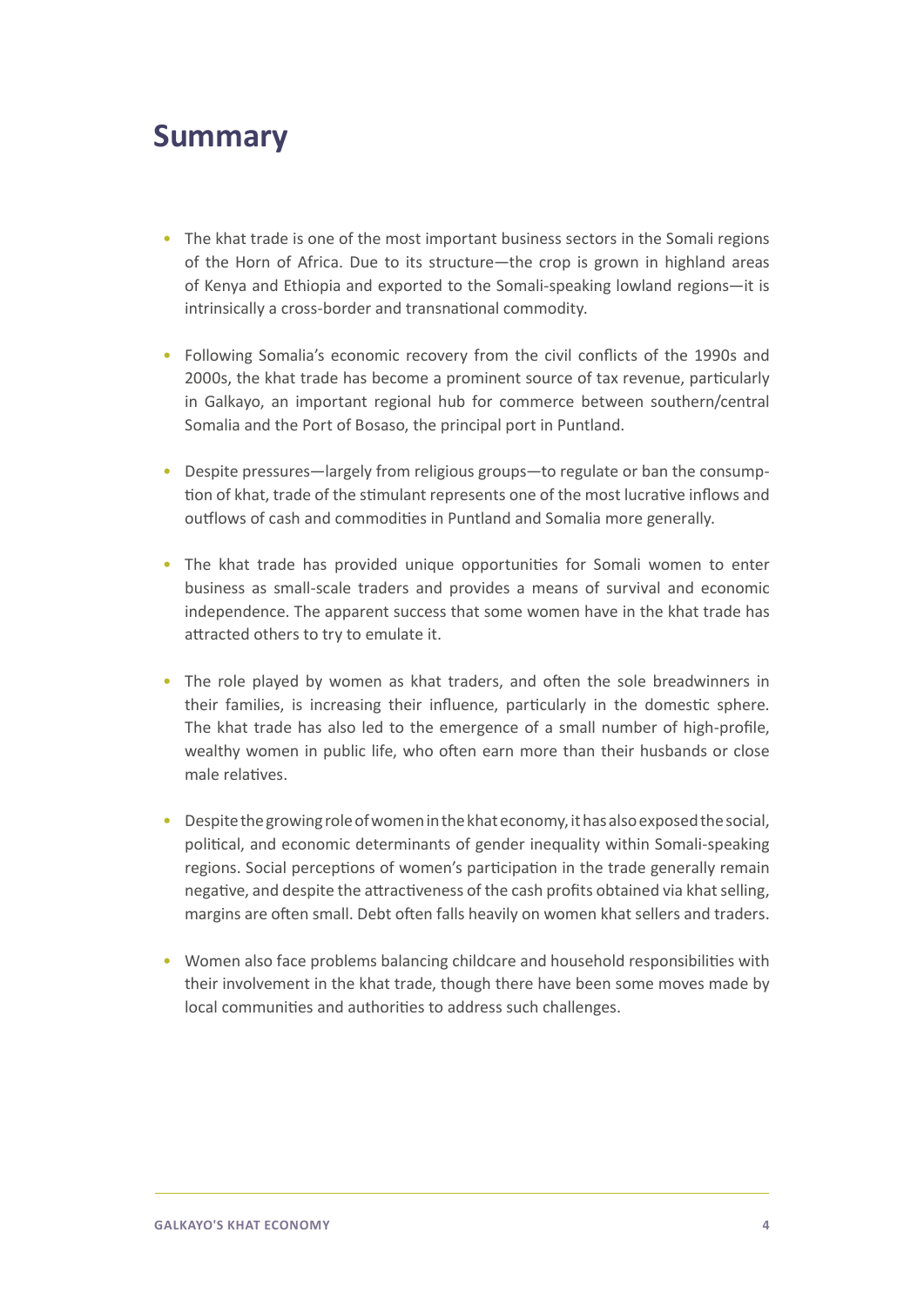## <span id="page-4-0"></span>Map: **Galkayo and its environs**



© MAPgrafix 2021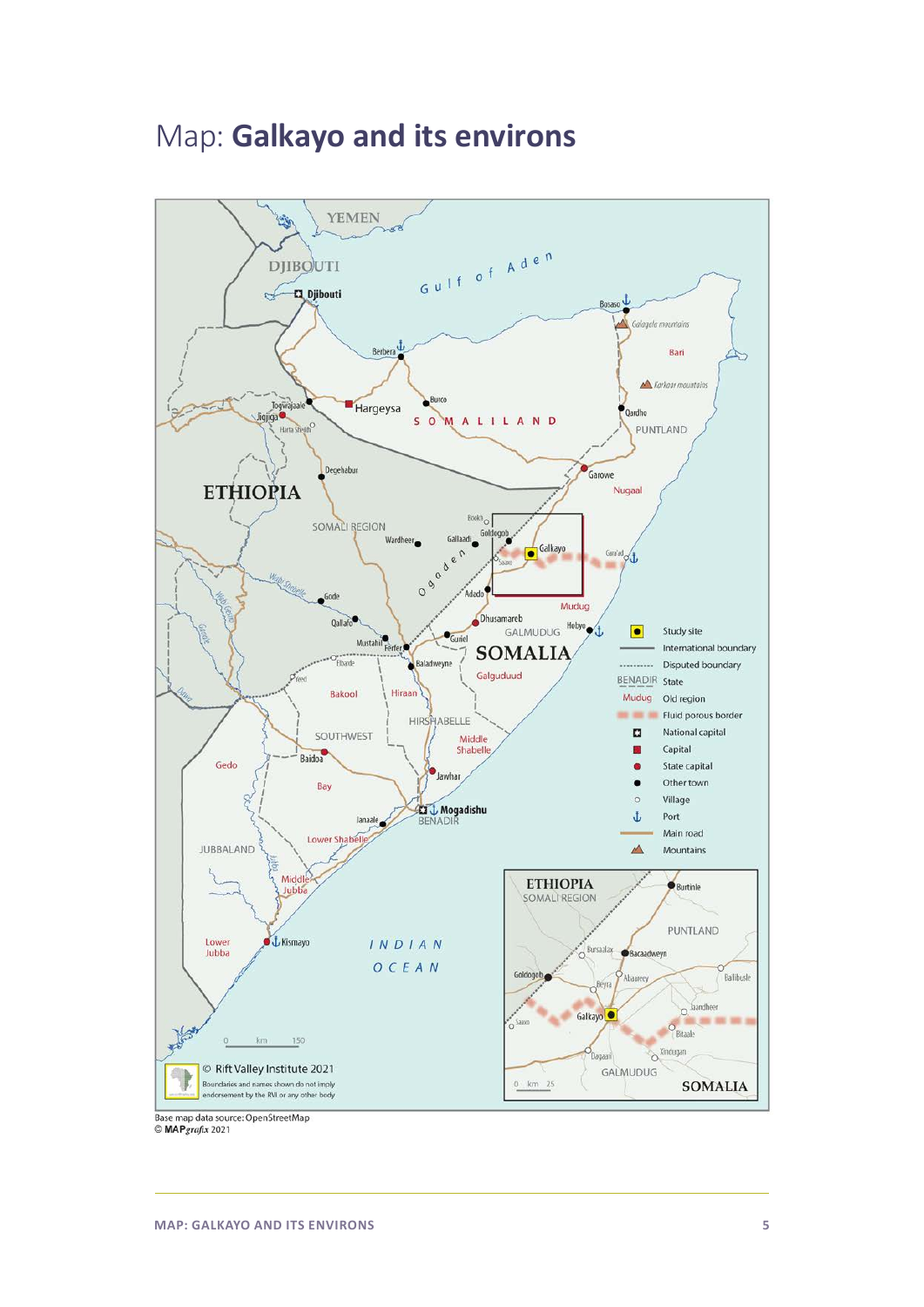## <span id="page-5-0"></span>**Introduction**

This study focuses on the role of female traders in the khat trade in Galkayo, a contested Somali border town that straddles the border between Puntland and Galmudug states. Khat is a mild stimulant widely consumed by Somali-speaking people in the Horn of Africa. Commercial khat is grown mainly in the Kenyan and Ethiopian highlands and then exported to khat-consuming populations in Somalia and Djibouti, as well as the adjacent Somali-speaking regions of eastern Ethiopia and north-eastern Kenya. As such, khat is a truly cross-border and transnational commodity that ties its consumers, traders, and sellers into a wider political economy.

Following the breakdown of Somalia's government in 1991, many Somali women were forced to shoulder the responsibility of supporting family livelihoods. Given the limited training, skills and capital these women generally possess, khat has provided opportunities for them to enter business as small-scale traders, though even so they often remain financially and socially disadvantaged. Cross-border and family kin networks have enabled women khat traders to use the business as a means of survival and economic independence. This study reveals a pragmatic approach to women's participation in the khat trade, with innovative gendered business models enabling women to project themselves beyond their households into Galkayo's urban, transnational and cross-border political economy.

#### **Introducing Galkayo**

Galkayo is the capital of the former (pre-1991) Mudug region in central Somalia. Since the civil war, clan-based authorities have divided the city along two major clan lines, a division that has been reinforced by Somalia's nascent federal system. North Galkayo is part of Puntland state, formed in 1998, and is numerically and politically dominated by Majerteen (part of the larger Darood clan-family) sub-clans. The south of Galkayo is part of Galmudug state, established in 2015, and is dominated by the Habar Gidir (part of the larger Hawiye clan-family) sub-clan.<sup>1</sup> There are also other clans present in smaller numbers in both north and south Galkayo.

Despite its political divisions, Galkayo town is an important regional hub for commerce between southern/central Somalia and the Port of Bosaso, the principal port in Puntland.<sup>2</sup> The city is also linked via land and sea borders (often along clan lines and corridors)

<sup>1</sup> International Crisis Group, 'Galkayo and Somalia's Dangerous Fault Lines', 10 December 2015. ([www.](http://www.crisisgroup.org/africa/horn-africa/somalia/galkayo-and-somalia-s-dangerous-faultlines) [crisisgroup.org/africa/horn-africa/somalia/galkayo-and-somalia-s-dangerous-faultlines\)](http://www.crisisgroup.org/africa/horn-africa/somalia/galkayo-and-somalia-s-dangerous-faultlines)

<sup>2</sup> For more on Bosaso's political economy, see Jatin Dua, Abdideeq Warsame and Ahmed Shire, *Bosaso and the Gulf of Aden: Changing dynamics of a land-sea network*, Nairobi: Rift Valley Institute, July 2020.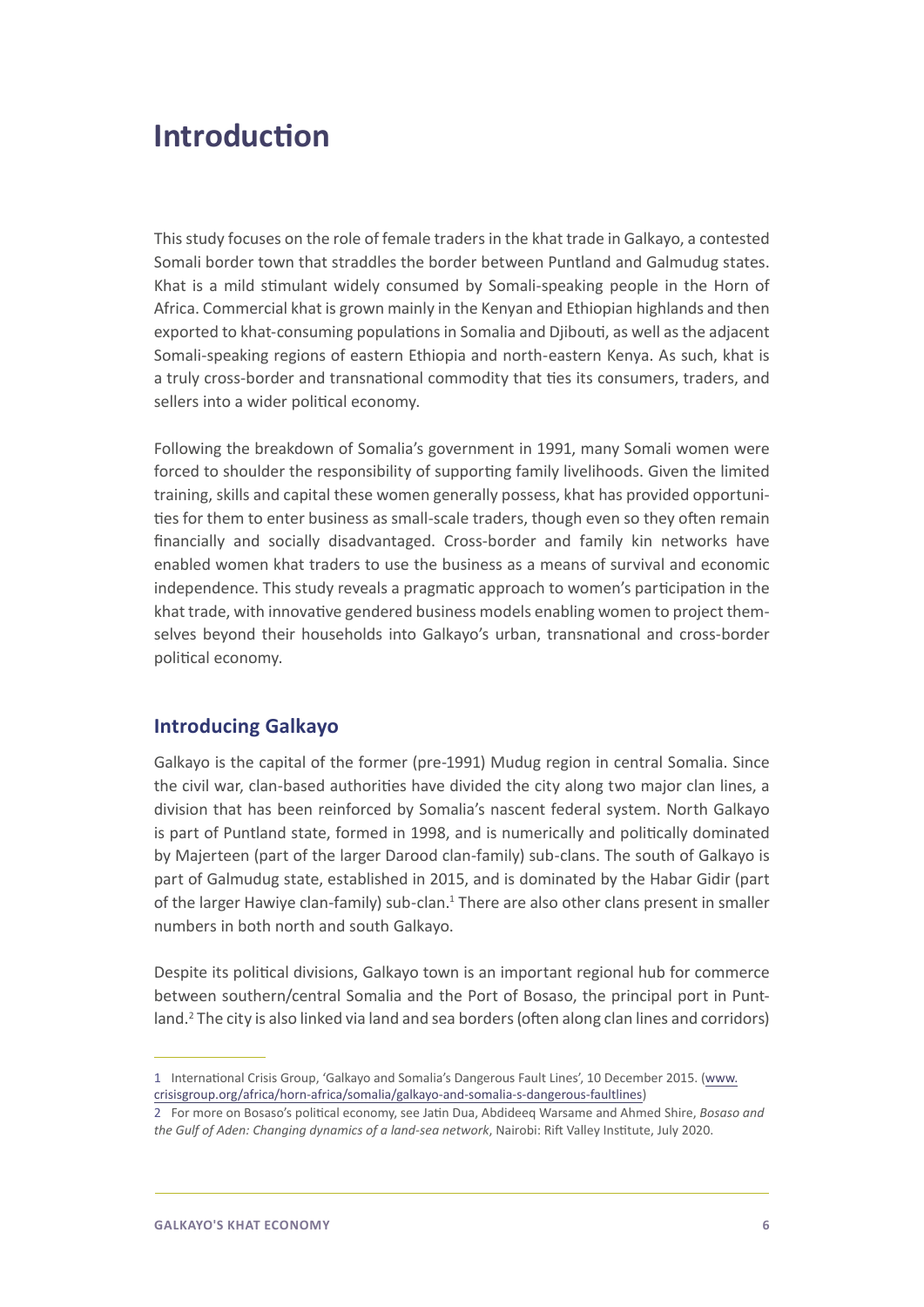<span id="page-6-0"></span>to the Somali regions of Ethiopia and Kenya, and transnationally to the wider Somali diaspora.<sup>3</sup> The khat trade that flows across these various borders is built upon social networks, including unofficial forms of insurance that guarantee trade and commerce (often referred to in the literature as 'informal credit systems'). Blood relationships and kinship influence who is the preferred trader, who buys from whom, who owes money to whom, what debt is allowed, and who can operate in Galkayo's various khat zones.

#### **Research methods**

Research for this study was carried out in Galkayo. Interviews were conducted with key informants through a purposive sampling technique—known female khat sellers were identified with the aid of a local assistant during a ten-day fieldwork trip. In addition, interviews were conducted with members of the public in Galkayo in order to assess their views on the khat business and women's role within it. Observation was also key, with, for example, the researcher walking with a female khat trader for a full day in order to better understand their interactions and engagement with customers. Moreover, three focus group discussions were held in Galkayo: one involving only women involved in the khat business; one involving only men; and one involving a mixed group of men and women.

This study is a part of a larger research project—produced by the X-Border Local Research Network—on Somalia's transnational, cross-border economies, which has previously focused on the particular characteristics of Somalia's maritime borders and interactions with the Gulf states.<sup>4</sup> This study examines how an intrinsically cross-border economy—the khat trade—illuminates the dynamics of a particularly gendered trade, with complicated consequences. In terms of the women khat traders featured in the report and the local impacts of the khat trade, the focus is primarily on north Galkayo that is, Puntland. The report also highlights the khat trade's international cross-border flows, with imports arriving overland from Ethiopia and by air from Kenya.

<sup>3</sup> Food Security and Nutrition Analysis Unit—Somalia, '[Livelihood Baseline Analysis Galkayo-Urban', Report](https://fews.net/sites/default/files/documents/reports/so_Galkayo-Urban-Baseline-Report.pdf)  [No VI. 34, 7 October 2010, 19.](https://fews.net/sites/default/files/documents/reports/so_Galkayo-Urban-Baseline-Report.pdf)

<sup>4</sup> See, Nisar Majid and Khalif Abdirahman, *Mobility, Trust and Exchange: Somalia and Yemen's cross-border maritime economy',* London: Rift Valley Institute, June 2019.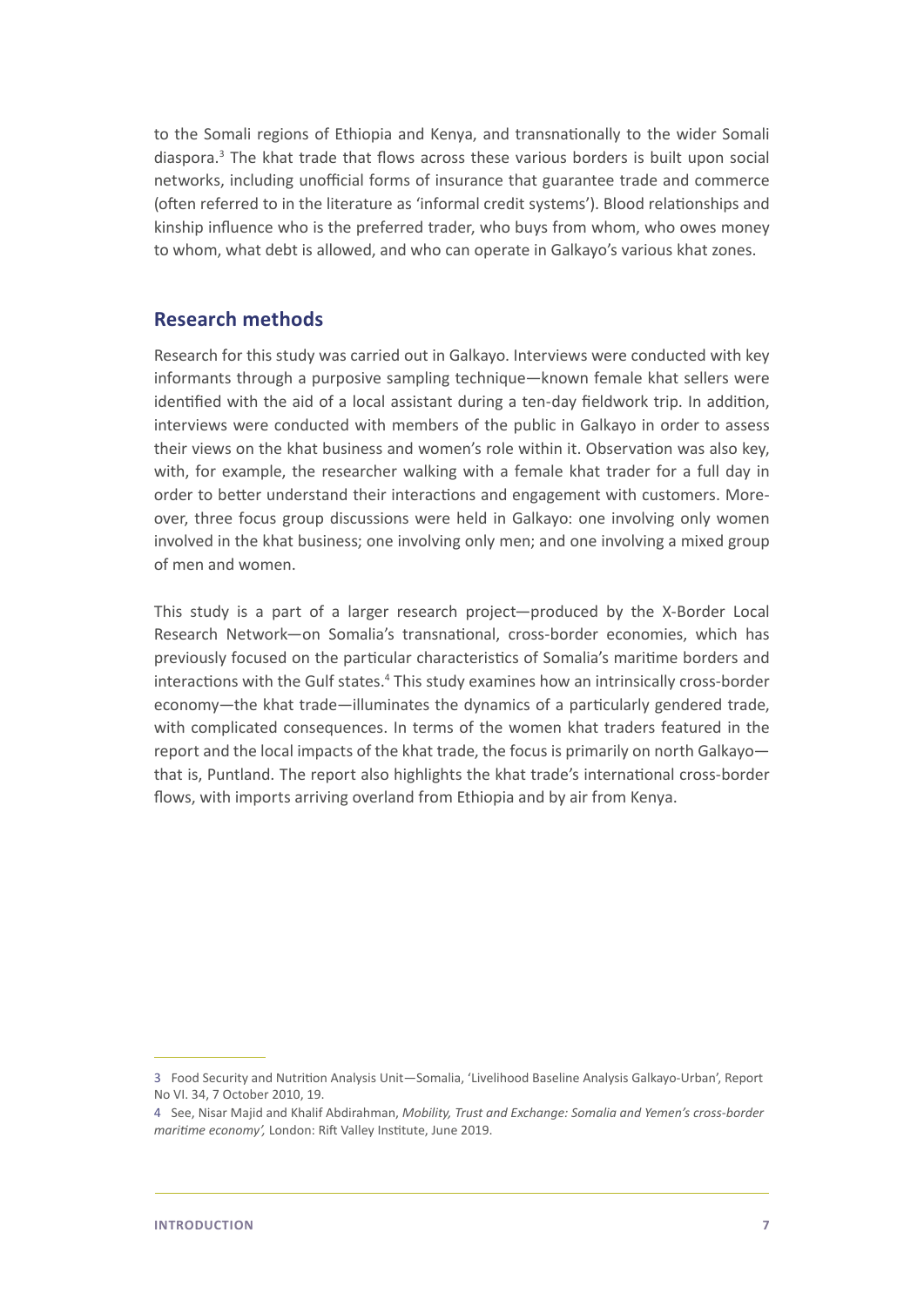## <span id="page-7-0"></span>**The khat trade**

Khat (also known as *qaad* or *jaad* in Somalia) is embedded in Somalia's economy and the social life of Somali men in particular. According to data compiled by the World Bank, khat is Somalia's second largest import after sugar.<sup>5</sup> This is an indicator both of khat's ubiquity across Somalia and of the khat trade's structure, which involves leaves being brought daily into Somalia by land and air from neighbouring countries, where the khat is cultivated.<sup>6</sup> In Puntland specifically, the khat business contributes approximately USD 8.5 million to the state's annual tax revenue.<sup>7</sup>



Khat bundles ready for sale in Galkayo. © Sahra Ahmed Koshin.

#### **Cultures of consumption**

Traditionally, khat was associated with the Sufi *tariqa* (traditional Islamic practices), scholars of which chewed the leaves—which have a mild, cumulative, stimulant effect—

<sup>5</sup>  World Bank, *Somalia Economic Update*, Washington, DC: World Bank, September 2015, 13.

<sup>6</sup> Khat must be delivered fresh and within a few hours of being picked. Any disruption to the supply chain is inevitably detrimental to the product. This has led to the development of highly efficient and reliable supply chains. For a more detailed account of the khat trade in Eastern Africa, see Neil Carrier, *Kenyan Khat: The Social Life of a Stimulant,* Leiden: Brill, 2007.

<sup>7</sup> Sahra Ahmed Koshin, 'Khat and COVID-19: Somalia's cross-border economy in the time of coronavirus', Briefing Paper, Rift Valley Institute, May 2020. [\(https://riftvalley.net/publication/khat-and-covid-19-somalias](https://riftvalley.net/publication/khat-and-covid-19-somalias-cross-border-economy-time-coronavirus)[cross-border-economy-time-coronavirus](https://riftvalley.net/publication/khat-and-covid-19-somalias-cross-border-economy-time-coronavirus))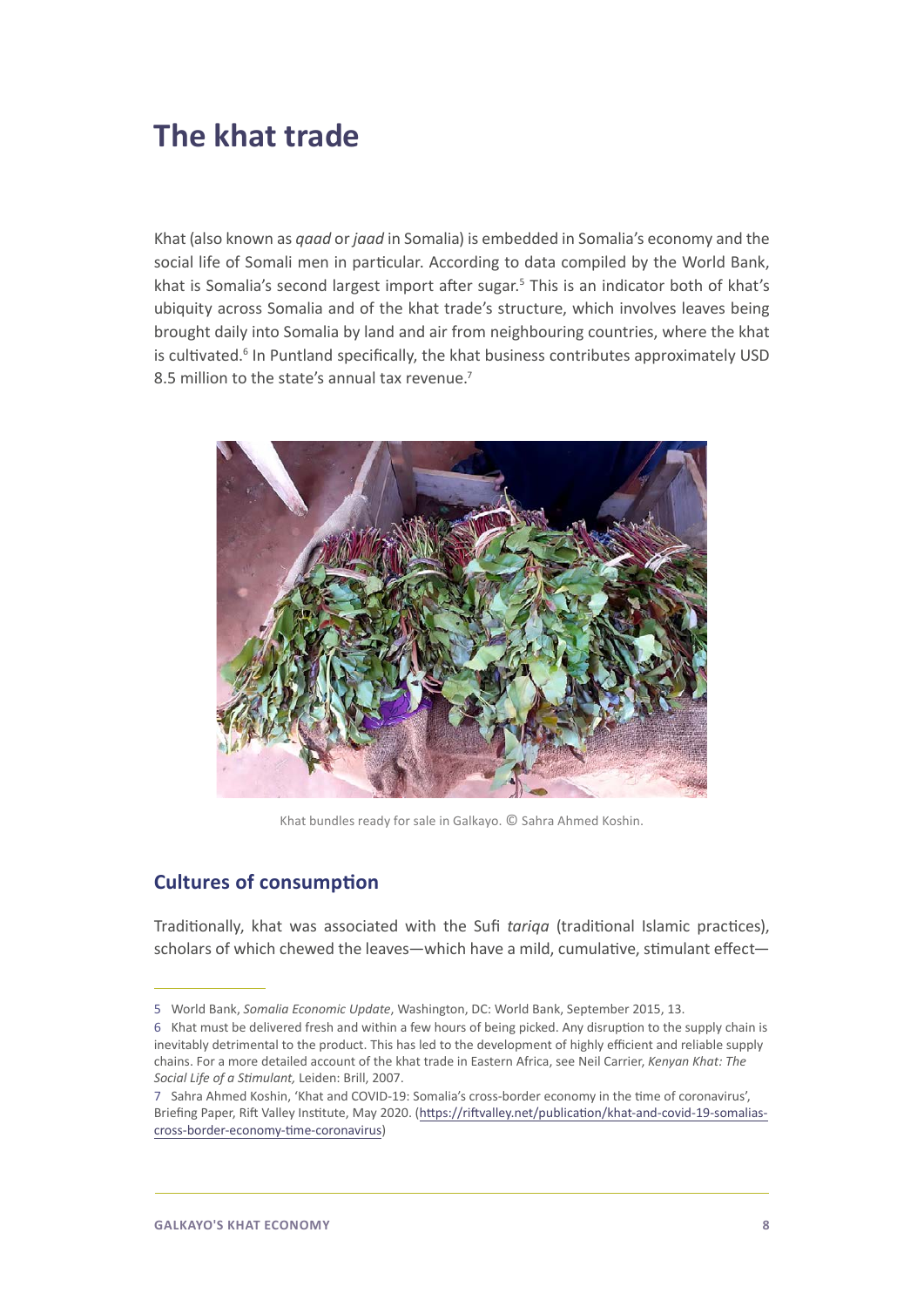<span id="page-8-0"></span>in order to remain awake and study the Qur'an late into the night. In non-religious settings, khat chewing was largely restricted to elders at community gatherings: the leaf has symbolic political significance, with chewing often associated with talks or negotiations, generally between men. In recent decades, however, the culture around khat chewing has changed, with consumption beginning to bridge cross-generational and even gendered divides. Khat is now most commonly seen as a regular afternoon activity bringing male friends and peer groups together.

Despite this, the overuse of khat is now commonly associated with unemployment, particularly among men, with such users stigmatized as being addicts. Khat chewing is also perceived as impairing judgement and encouraging habits that many deem deviant and un-Islamic, such as cigarette smoking, listening to socially unacceptable music, and engaging in irresponsible sexual behaviour. Additionally, large-scale consumption of khat may have serious negative health effects, including gastritis and elevated blood pressure.

Though it is considered culturally taboo, khat consumption is also reportedly spreading among women in larger Somali cities, including Galkayo, with some women khat traders supposedly chewing it on a recreational basis.<sup>8</sup> With the culture of khat chewing ubiquitous across Somali society, and spreading into new social groups, such as youth and those in rural areas, khat trading has evolved into a widespread and lucrative economic activity. This, inevitably, has had profound social, political and economic impacts.9

#### **A transnational system**

With Somalia now beginning to recover from the devastating civil conflict of the 1990s and 2000s, Galkayo's role as an economic and political hub has grown. The khat trade is prominent in the city, resulting in the administration making efforts to better regulate and oversee it. In September 2019, for example, the then new Puntland president, Said Deni, ordered the relocation of small-scale khat traders, most of whom are women. This was partly an attempt to improve security in the city without compromising the khat trade, though the measures provoked opposition from sellers.<sup>10</sup>

9 *African Business,* 'Khat in Somaliland: economic cure or curse?', 16 June 2015. ([https://african.](https://african.business/2015/06/agribusiness-manufacturing/khat-in-somaliland-economic-cure-or-curse/) [business/2015/06/agribusiness-manufacturing/khat-in-somaliland-economic-cure-or-curse/](https://african.business/2015/06/agribusiness-manufacturing/khat-in-somaliland-economic-cure-or-curse/))

<sup>8</sup> Discussions with former mayor of Galkayo, Galkayo, August–September 2019.

<sup>10</sup> Protests ensued with women khat sellers claiming that their trade has improved Puntland's security by helping with the reconciliation of warring soldiers. Moreover, in the following YouTube video a woman explains that women khat sellers take part in supporting the military in local conflicts (inter-clan differences), for example through providing food or financially through donations/fundraising for officers in combat in Puntland: 'Haweenka Qaadka Garowe ku Ibiya oo dowlada codsi u diray', 11 September 2019. [\(www.](http://www.youtube.com/watch?v=WTJYX33RBNY) [youtube.com/watch?v=WTJYX33RBNY\)](http://www.youtube.com/watch?v=WTJYX33RBNY)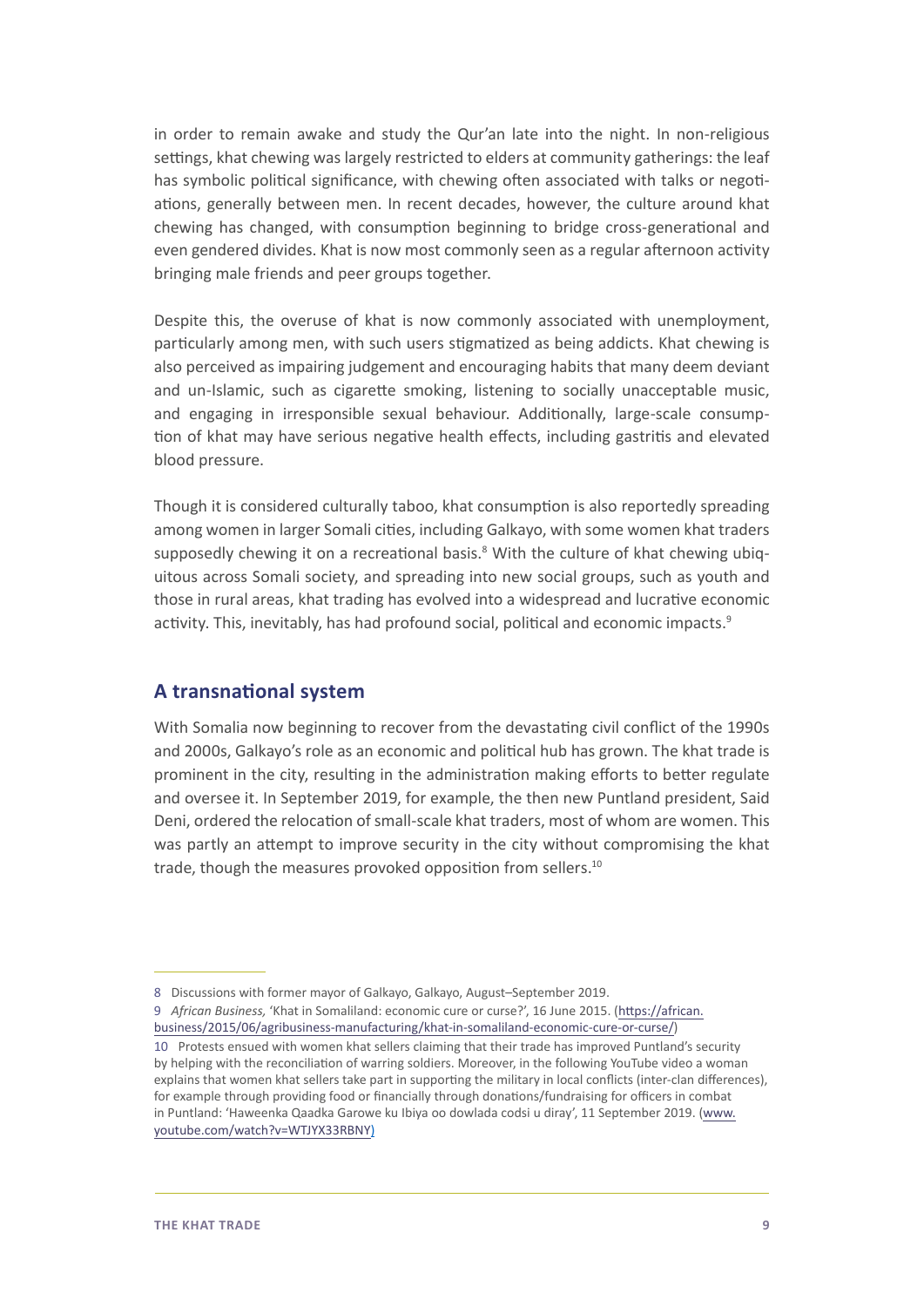The khat trade has become an important source of tax revenue for Puntland, $11$  helping the state government improve basic local services, infrastructure, transport, electronic communications and security.12 Khat's importance to the Puntland government's finances, including bolstering its relative fiscal autonomy from the federal government in Mogadishu, also has a transnational political dimension. When tensions between Kenya and Somalia rose in 2019, the Mogadishu government increased import taxes on Kenyan khat from USD 3 to USD 3.50 per kilo, $13$  having previously lifted a ban on khat imports from Kenya in September 2016.

Private profits from the khat trade also underpin other parts of Puntland's economy, with higher profile khat traders investing in other businesses such as hotels, real estate, farms, gold imports and construction, or buying shares in money transfer companies. Some traders have invested khat profits in oil and (cooking) gas transportation businesses from Gulf countries. Moreover, many of the commodities traded in Puntland come from Gulf countries—previously Yemen, but increasingly the United Arab Emirates (UAE), with whom the government of Puntland has longstanding links.<sup>14</sup> Cash made from the khat trade is sent via local *xawaalas* companies to brokers (*wakiils*) in UAE. The *wakiils* purchase the required list of goods and materials and ship them to Galkayo via Bosaso.

The Puntland government has facilitated the growth of the khat trade by increasing the number of trading licences it grants and extending tax cuts to khat dealers. This growth has, in turn, helped the wider economy, in particular small-scale traders selling commodities associated with khat consumption, such as tea, cigarettes and water. The khat trade has become a very competitive business, with traders in both Puntland and Galmudug state developing a flexible marketing system whereby prices are regularly adjusted—in the morning, afternoon and evening—to attract buyers. Khat traders operate in competition, which pushes prices down further, with some even providing free khat to politicians to help ensure they are allowed to operate more freely.<sup>15</sup>

The relative flexibility of the khat trade stands in contrast to previous attempts to control the trade, particularly under the dictatorship of Siyad Barre in the 1970s and

<sup>11</sup> Puntland Authority has imposed a tax on khat imports, currently set at USD 1.39 per *farr* (1kg)*.* The Ministry of Finance, which is located within (north) Galkayo airport, has outsourced inspection and tax collection to a private firm: Hanad Handling Services.

<sup>12</sup> Galkayo airport has recently been renovated and the number of international flights landing there has increased. The road from the airport to the khat distribution point has also been improved and is better than some other roads that serve different regions. Wireless internet, which enables money transfer (*xawaalas*) businesses to function, has been introduced in some premises. Transactions are mainly done through cash or, increasingly, mobile money transfers via the Sahal service (the equivalent of Zaad in Somaliland and EVC in South Central) offered by local Telcom company Golis.

<sup>13</sup> Victor Amadala, 'We're ready to lose Somalia market, miraa traders say', *Nairobi Star*, 18 February 2019. ([www.the-star.co.ke/news/2019-02-18-were-ready-to-lose-somalia-market-miraa-traders-say/\)](http://www.the-star.co.ke/news/2019-02-18-were-ready-to-lose-somalia-market-miraa-traders-say/)

<sup>14</sup> International Crisis Group, 'The United Arab Emirates in the Horn of Africa', Crisis Group Middle East Briefing No. 65, 6 November 2018. [\(www.crisisgroup.org/middle-east-north-africa/gulf-and-arabian](http://www.crisisgroup.org/middle-east-north-africa/gulf-and-arabian-peninsula/united-arab-emirates/b65-united-arab-emirates-horn-africa)[peninsula/united-arab-emirates/b65-united-arab-emirates-horn-africa\)](http://www.crisisgroup.org/middle-east-north-africa/gulf-and-arabian-peninsula/united-arab-emirates/b65-united-arab-emirates-horn-africa)

<sup>15</sup> Interview with anti-khat campaigner, conducted by WhatsApp, 1 September 2019.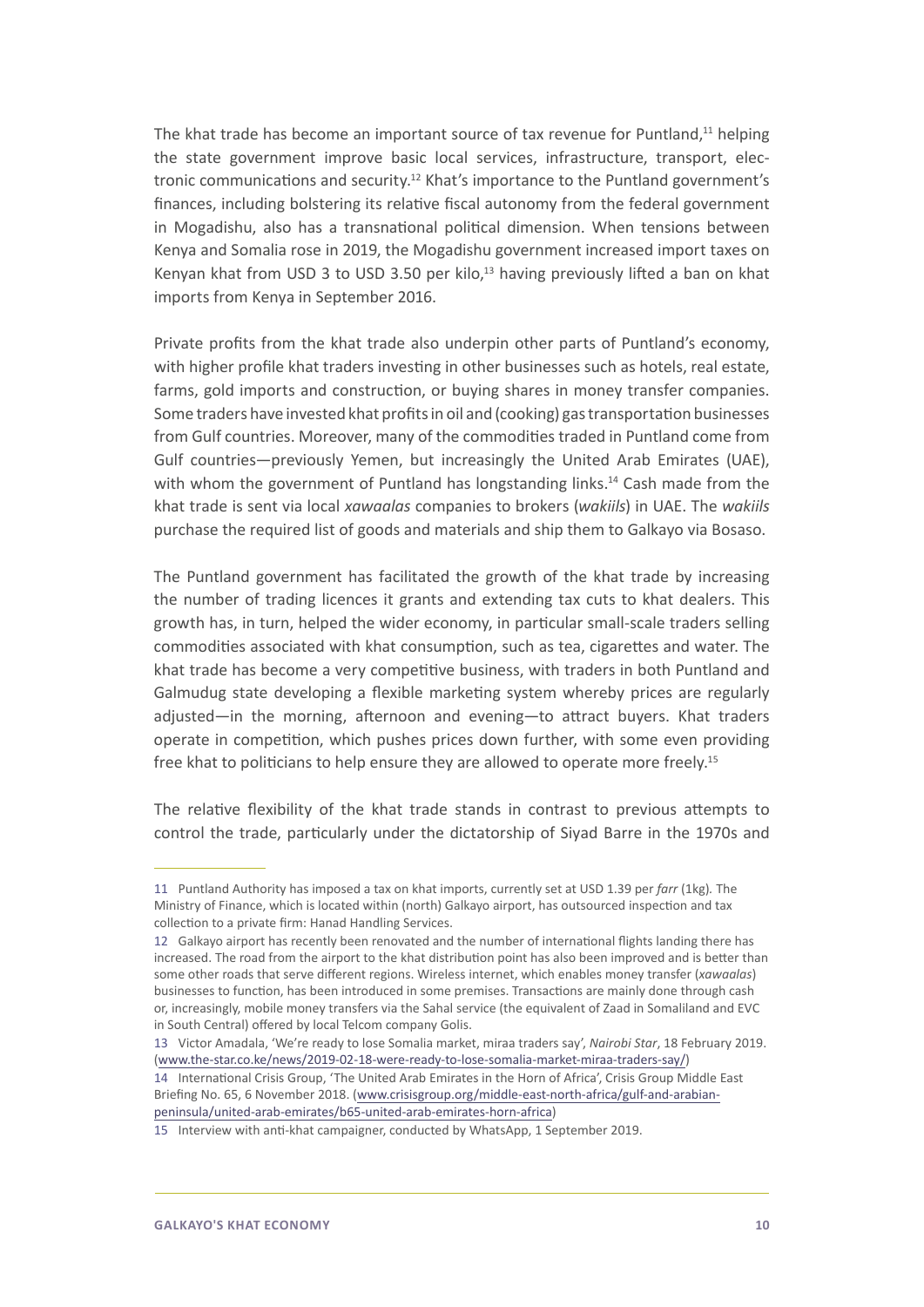<span id="page-10-0"></span>1980s. During this period, the government banned both the import (from Kenya and Ethiopia) and local production of khat.<sup>16</sup> This, however, simply created a black market, with khat smuggled in in large quantities as contraband. A similar attempt to ban khat imports during the early stages of the global COVID-19 pandemic produced an identical outcome.17

#### **Importing and distributing khat**

Within this economy, *akhals*—collectives of khat wholesale importers (which are individually known as *fashle* or *hafley*) and distributors—play a central and controlling role. To become part of an *akhal*, one needs connections along clan lines with existing importers, as well as the support of a custodian or guarantor, who also functions as a character reference.18 Evidence of a good track record in business, plus a sizeable deposit—estimated at USD 50,000-is also necessary.<sup>19</sup> While there are no written agreements between *akhal* members, in Galkayo, members commit to binding oral arrangements that set out their obligations, loyalties and commitments.<sup>20</sup>

*Akhal* members are the main importers of khat into Puntland. While some khat imports, known as *hareeri*, <sup>21</sup> arrive overland by truck from Ethiopia, most of Galkayo's khat arrives on daily flights from Kenya.22 *Akhal* members club together to share the cost of flights spread across agreed weekly and monthly schedules. Each plane carries around 120 sacks of khat, each weighing 100 kg. The peak period for the khat trade is driven by the rainy seasons in Kenya and Ethiopia: in November–December and March–May khat matures early, with chewable shoots that are popular with consumers.

Once the sacks of khat are taken off the planes, they are arranged in bundles and packed in jute sacks to prevent them drying out and becoming damaged during transportation. Each jute sack contains ten *qumbulad*, with each *qumbulad* containing five *marduuf* (5kg bundles). After disembarkation and distribution to wholesalers, the sacks are transported by *akhal*-owned vehicles to various destinations and brokers for selling. Khat's stimulative effect works best when the leaves are still fresh, so it is distributed to Galkayo's surrounding villages and pastoral communities, as well as other major towns in Puntland such Qardho and Bosaso, which can be reached in a matter of hours by the *akhal*-managed network.

<sup>16</sup> Interview with local politician, Galkayo, August 2019.

<sup>17</sup> Koshin, 'Khat and COVID-19'.

<sup>18</sup> Interviews with various key informants, Galkayo, August–September 2019.

<sup>19</sup> Interview with *akhal* owner, Galkayo, 28 August 2019.

<sup>20</sup> Interviews with key informants, August 2019.

<sup>21</sup> Most of these imports come from khat plantations around the eastern city of Harar.

<sup>22</sup> Interview with key informant, 1 September 2019.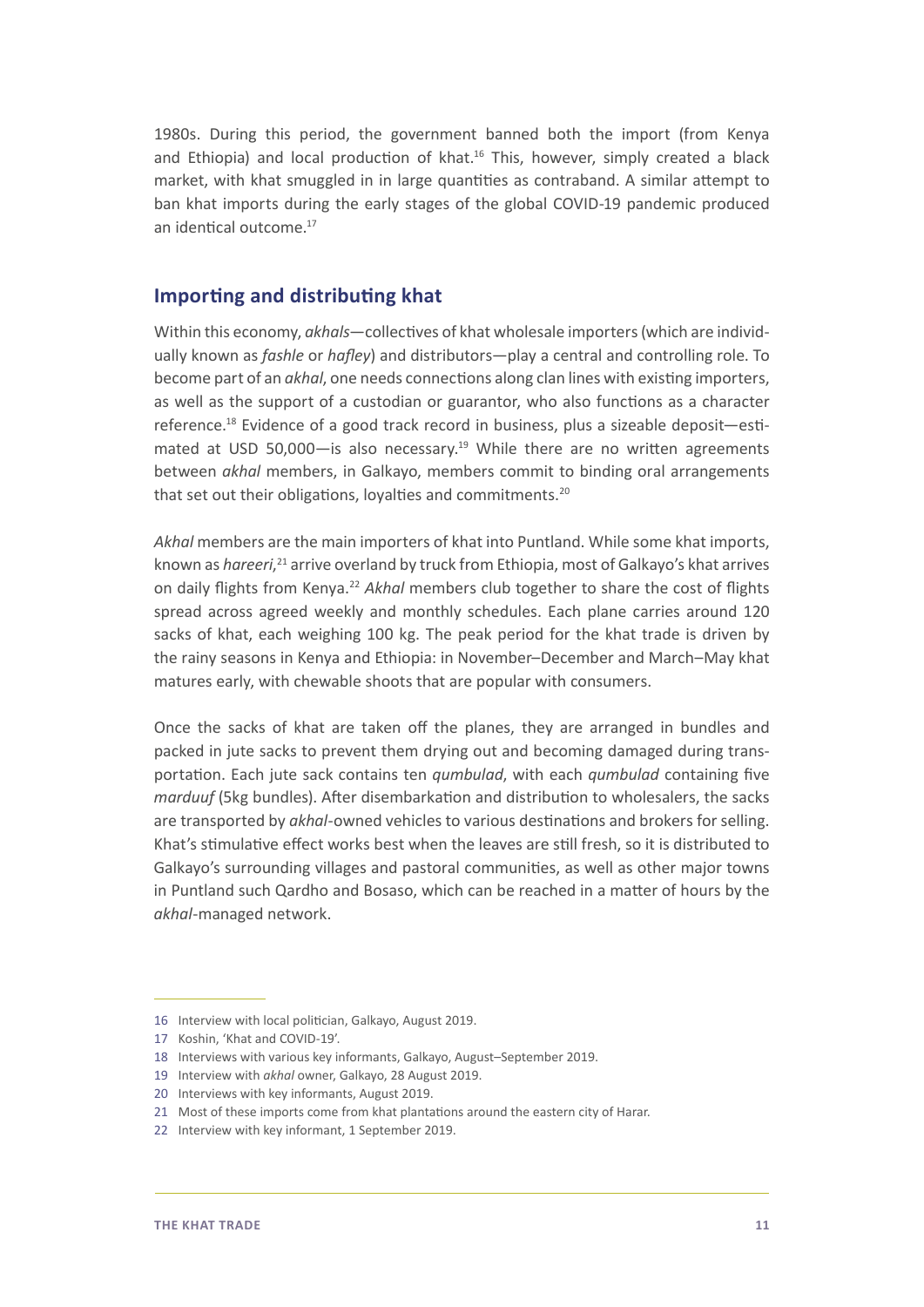<span id="page-11-0"></span>Most customers who buy khat for chewing spend USD  $6-10$  on khat per day.<sup>23</sup> This level of demand—driven by the widespread popularity of chewing—has stimulated a highly efficient regional market and distribution hub, coordinated by the *akhals*. An *akhal* usually consists of 1 or more members and can include both men and women. It is estimated that there are between 10 and 15 *akhals* operating in Galkayo. At the same time, khat consumption leads to a significant outflow of cash from Somalia to neighbouring countries.<sup>24</sup>

#### **Regulating the khat trade**

Despite the economic value of the khat trade, there is a drive—particularly from religious figures—to regulate or ban its consumption. Khat chewing is seen as impairing the proper functioning of the mind, which in Islamic doctrine is forbidden (*haram*). Some religious leaders strongly preach against khat consumption and trading, arguing that one cannot perform spiritual practices such as the Hajj (pilgrimage to Mecca) using money earned from the khat trade, or pay *zakkat* and *sadaqa* (forms of charitable giving) from its profits.

While khat prohibition is championed by religious groups, its regulation is entirely a government affair.25 The import and consumption of khat remains legal in Somalia and, given its popularity and consequent importance to the economy, this will likely remain the case. Traders, though, frequently attempt to avoid the constraints imposed by regulation of the trade, including paying taxes on imports. Several attempts to regulate the khat trade in Puntland have been unsuccessful due to the large amounts of money and vested interests involved.<sup>26</sup>

<sup>23</sup> Discussions with mayor of Galkayo, interviews with key informants and focus group discussions, Galkayo, August–September 2019.

<sup>24</sup> Discussions with Galkayo local municipality and Ministry of Finance officers stationed at Galkayo airport, August–September 2019.

<sup>25</sup> The United Nations Office for Drugs and Crime has left it up to national governments to decide the legal status of khat. While khat consumption is legal in Somalia, Ethiopia and Kenya, it is prohibited in other countries, including Eritrea and Tanzania.

<sup>26</sup> See Peter Hansen, 'Governing Khat: Drugs and Democracy in Somaliland', DIIS Working Paper No. 2009:24, Copenhagen: Danish Institute for International Studies, 2009.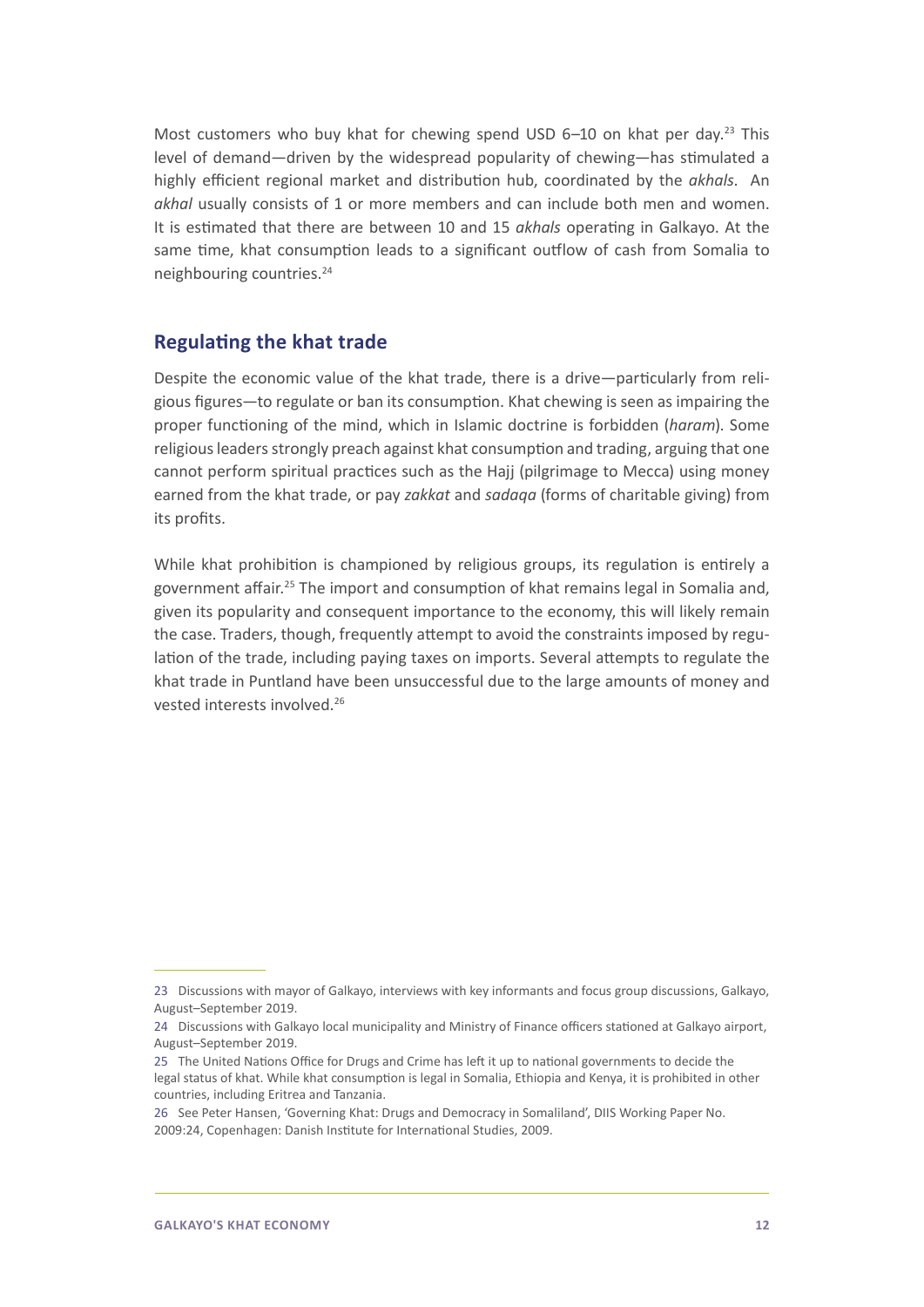### <span id="page-12-0"></span>**Women and the khat trade**

While women in Galkayo—and Puntland more generally—tend to be marginalized from power by the clan and cultural dynamics that exist in politics,<sup>27</sup> the khat trade has given a small number of women an entry point into transnational business networks, which are critically important to those wielding power in Puntland state. Save for a few prominent individuals, however, the women involved in the khat trade work mostly as sellers—the lowest level of the supply chain—which leaves them poorly remunerated and highly vulnerable to sudden shifts in the market, particularly through government regulation.

In more recent years, protracted conflict, political instability, drought and famine have left many men in Galkayo jobless. This has led to changes in family dynamics and traditional gender roles, with an increasing number of women forced to earn money to support their families, even when husbands and fathers are present.<sup>28</sup> For instance, women who find their khat addicted husbands are unable to fulfil their financial role in their household are often forced to venture into business.29

Over the past decade, the number of households in Galkayo where a woman is the main breadwinner has grown considerably, with women now controlling 85 per cent of petty and small trade, including khat selling.<sup>30</sup> Notwithstanding the alleged growth of female khat chewers, most consumers of the leaf are men, while the majority of small-scale market traders are women.<sup>31</sup> The financial and social burden of khat is felt mostly by the families and households of those consuming the leaf, with a significant number of men spending a sizeable proportion of the daily household budget on buying khat. In many cases, the consumption of khat has left women bearing the responsibility of being breadwinners for their families.32

<sup>27</sup> Mohamed Ahmed Mohamed and Mohamed Said Samatar, 'Factors Influencing Women Participation in Politics at Federal, State and Local Elections in Puntland State of Somalia', *International Journal of Contemporary Applied Research* 6/5 (2019): 175–195.

<sup>28</sup> Discussions with former mayor of Galkayo, Galkayo, August–September 2019; Holly Ritchie and Sahra Ahmed Koshin, 'Somalia Country Gender Profile: Trends of Change in a Fragile and Fragmented Context', African Development Bank, forthcoming.

<sup>29</sup> Judith Gardner and Judy el-Bushra, 'The impact of war on Somali men and its effects on the family, women and children', Briefing Paper, Nairobi: Rift Valley Institute, February 2016.

<sup>30</sup> Food Security and Nutrition Analysis Unit—Somalia, 'Livelihood Baseline Analysis'.

<sup>31</sup> Author observations, interviews with key informants and focus group discussions, Galkayo, August 2019–2020.

<sup>32</sup> Interview with khat trader, Galkayo, 25 August 2019; Interview with mayor of Galkayo, Galkayo, 19 October 2019; Various discussions with *akhal* owner and others, Galkjayo, August–September 2019.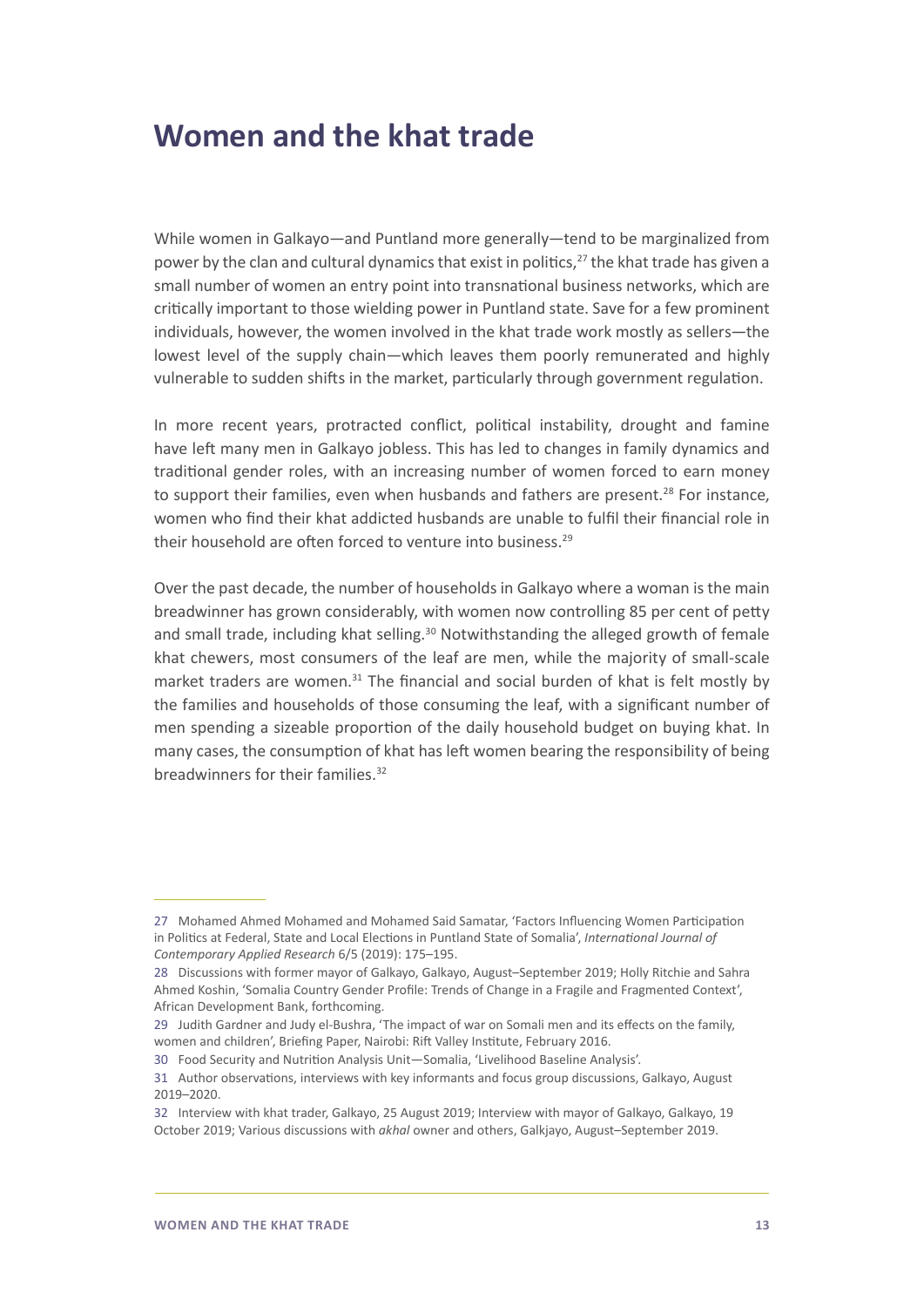<span id="page-13-0"></span>

Women khat sellers at a stall in Galkayo. © Sahra Ahmed Koshin.

#### **Entering the khat trade**

Despite the clear social and financial problems associated with khat consumption which fall disproportionately on women—the khat trade is dependent on women, most commonly as petty market traders, but now increasingly as large-scale wholesalers and distributors. For many women, the low financial bar for entry into the khat economy (given their relative structural disadvantages in terms of control of capital) is what attracts them to become khat traders.<sup>33</sup> Many of the women in the khat trade are unmarried, widowed or divorced  $34$ . One woman described her entry into the world of khat trading in Galkayo as follows:

Before I joined the khat business I used to stay at home and take care of my family full-time. My late husband was the breadwinner of the family. I could not look for another job because of lack of education, skills and the fact that there are few opportunities for women. My friends were involved in the khat business for many years. Before I joined the khat trade [in 2008] they were making enough money to support their families. I would see them collect sacks of khat from the

<sup>33</sup> Interviews with key informants and focus group discussions, Galkayo, August–September 2019; also see Abdirahim S. Gure, 'Women's economic empowerment', *Development and Cooperation*, 10 September 2014. ([www.dandc.eu/en/article/why-womens-small-scale-businesses-make-huge-difference-war-torn-somalia\)](http://www.dandc.eu/en/article/why-womens-small-scale-businesses-make-huge-difference-war-torn-somalia) 34 Discussions with former mayor of Galkayo, interviews with key informants and focus group discussions, Galkayo, August–September 2019.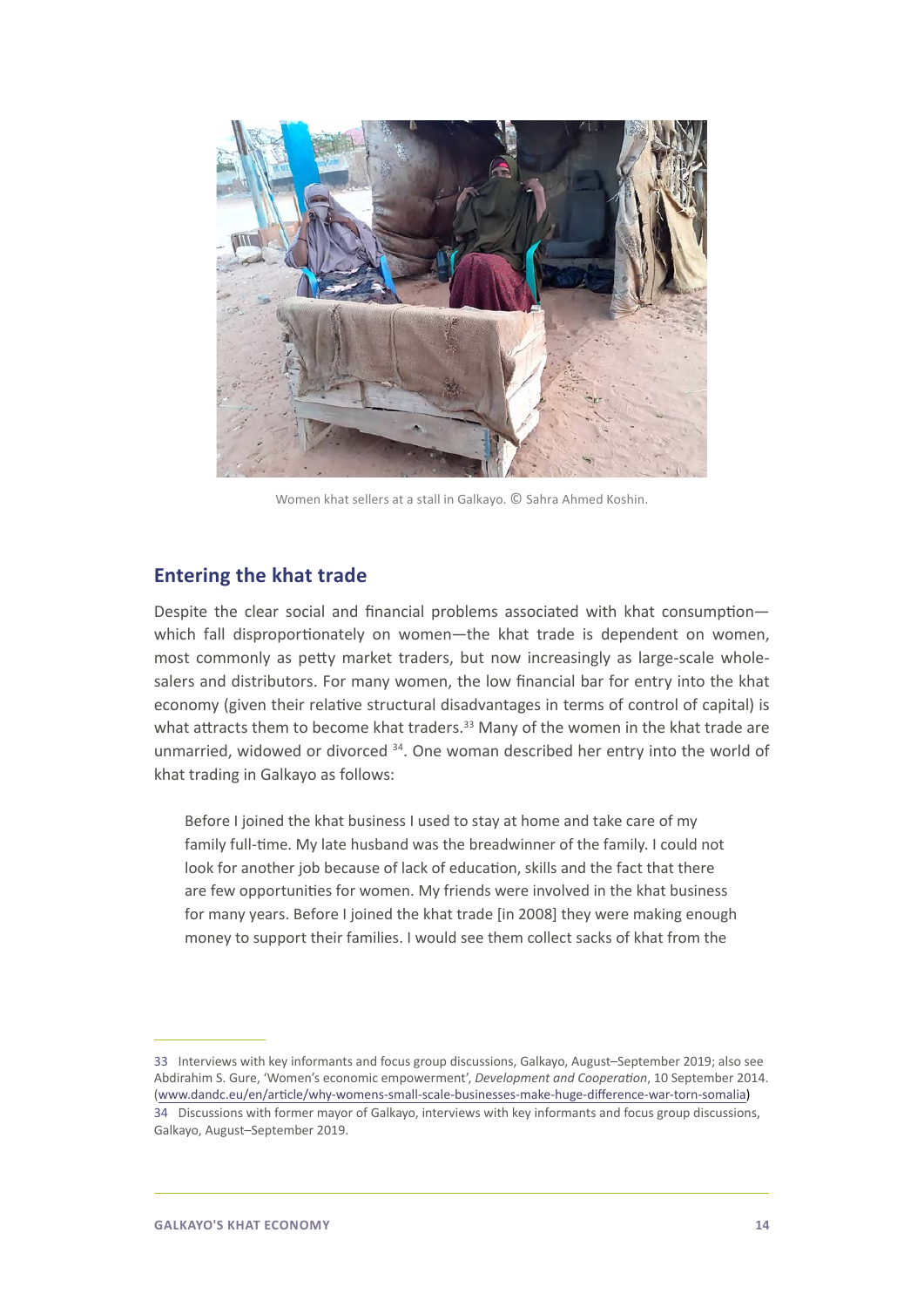<span id="page-14-0"></span>airport or from resale merchants. I always wondered how it was like to do this kind of business. When I approached them, they were kind enough to show the way around.<sup>35</sup>

The apparent success that women have in the khat trade has attracted others to try to emulate it.<sup>36</sup> Women who have newly arrived in Galkayo from rural areas, as well as cities such as Garowe, Bosaso and Borama, are looking for employment, and are often attracted by the prospects of quick money offered by the khat trade. Some of these women are divorcees or widows with families that depend on them. One woman who is both a khat trader and community social worker explained that it is partly the alluringly flashy life of Somali women involved in the khat business that pulls others in:

Khat dealers make more profits than other businesses. My friends have been involved in the khat business for many years before I joined them [in 2014]. I used to see them collect the khat in big sacks from the airport or from merchants who trade in the reselling of khat. I used to see them with lots of cash money.<sup>37</sup>

Despite the attractiveness of the cash profits obtained via khat selling, margins are often small. For a female trader, income is generally divided four ways: one part goes to the creditor or the *akhal* owner who lent the woman the khat to sell in the first place; a second part goes to male cousins as payment for protection and security; a third part often goes to the *ayuuto* money-saving scheme for investment or family emergencies; with only the fourth and final part constituting the woman's income for the day, which she can then spend as she sees fit.<sup>38</sup>

#### **Credit and debt**

The *ayuuto* mechanism—a rotating money-saving system that can be used to obtain loans—is an important element of economic life for many women in Galkayo. When an individual decides to join an *ayuuto* group, they agree to commit to a schedule of periodic payments for which they will receive a lump-sum payment at a future date. In Galkayo, *ayuutos* provide short-term cash and saving solutions, enabling women to build credit. In particular, the *ayuuto* platform helps low-income families support one another's financial needs. Moreover, the scheme brings women closer together through regular meetings or collaboration via WhatsApp groups administered by the group's secretary or finance person.

<sup>35</sup> Interview with key informant, Galkayo, 2 September 2019.

<sup>36</sup> Focus group discussion with general public and interview with key informant, Galkayo, August– September 2019.

<sup>37</sup> Interview with community social worker, Galkayo, 19 August 2019.

<sup>38</sup> Focus group discussion with women khat sellers, Galkayo, 30 August 2019.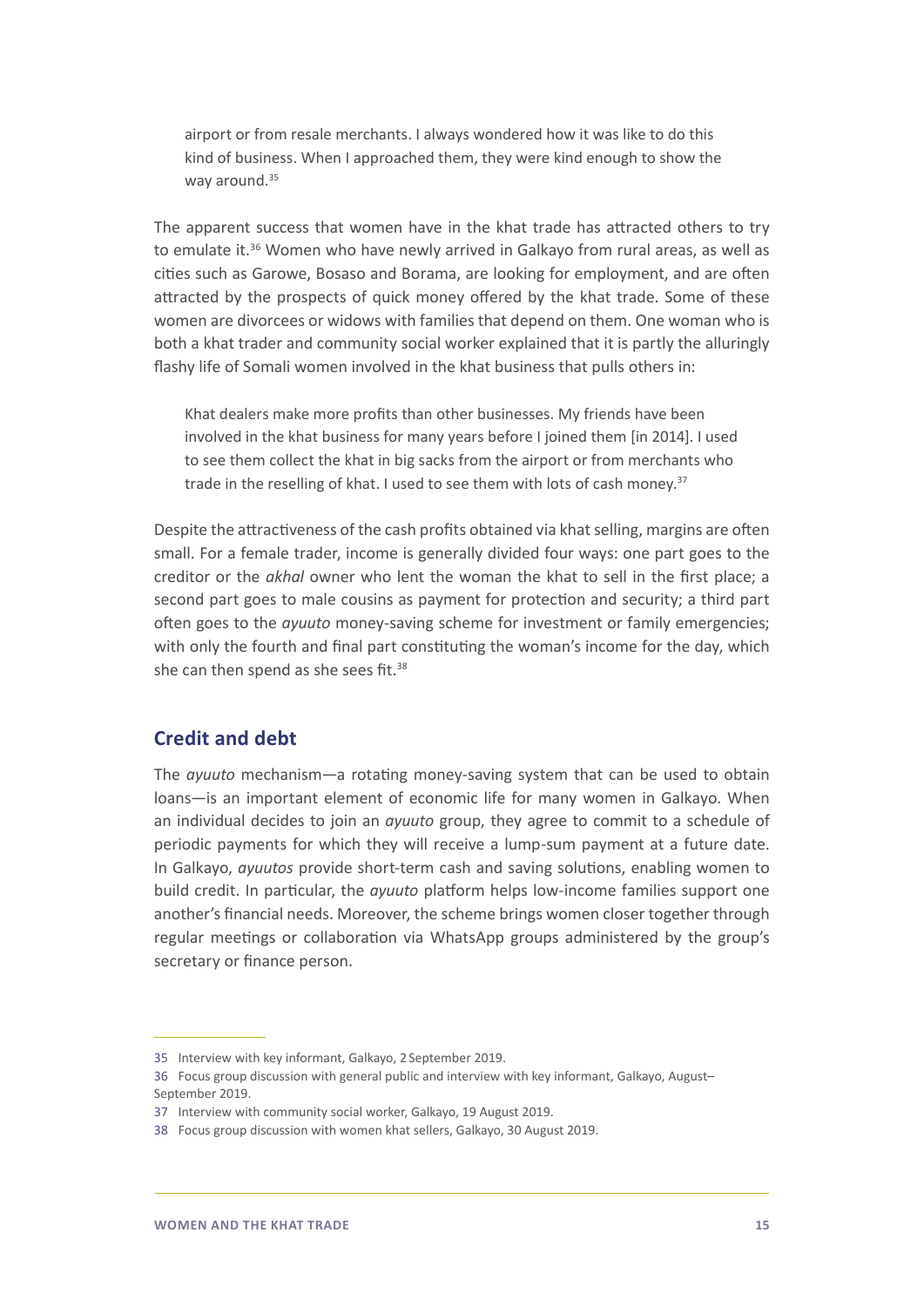<span id="page-15-0"></span>Credit is crucial to making and sustaining financial relations in Galkayo, including for women involved in the khat trade. Almost all the women interviewed for this study owe other people money, while at the same time being owed considerable amounts themselves. Arguments and fights frequently break out around the issue of debt, with most such conflicts related to a failure to pay back credit. Women will usually turn to informal dispute resolution mechanisms to resolve debt issues, going to clan elders to start the process, though some do resort to more formal means, such as the police.

Despite some collective efforts to support each other, debt often falls heavily on women khat sellers and traders. If a woman does not have the means to pay back her debts in cash, she may be forced to negotiate with the debt collector and instead pay with gold jewelry, a vehicle or even a piece of land. One woman interviewed said she offered her daughter for marriage as a debt payment.

Many women involved in the khat trade who fall into debt remain trapped in this situation for years. One woman explained that she owes over USD 11,000 to others involved in the khat supply chain. Few women rise to the top and many bear the social burden of the khat trade without earning real influence.

#### **Power in the community**

The role played by women as khat traders, and often the sole breadwinners in their families, is increasing their influence, particularly in the domestic sphere. Having money to spend has helped some women build their social power, enabling them to make more decisions over their children's care—for example, signing off minor medical treatments—and attending school meetings or community gatherings. 39

The khat trade has also led to the emergence of a small number of high-profile, wealthy women in public life. Moreover, a substantial number of female khat sellers now earn more than their husbands or close male relatives. This is perceived publicly as the wife outperforming the husband, which can cause tensions and in some cases has even resulted in divorce. Tensions arise from one or both of two sources: an unequal division of labour in the household, and women taking over the role of breadwinner. As one woman explained:

I was earning more money than him. He tried to control me then when he saw I was not allowing it, he tried to control my money. I was earning money and my children were living a good life, but I was not giving him any of my money. He had money of his own since he worked in the construction sector, but he never gave me any of his money.<sup>40</sup>

<sup>39</sup> Interview with key informant, Galkayo, 28 August 2019.

<sup>40</sup> Day spent shadowing female khat trader, Galkayo, September 2019.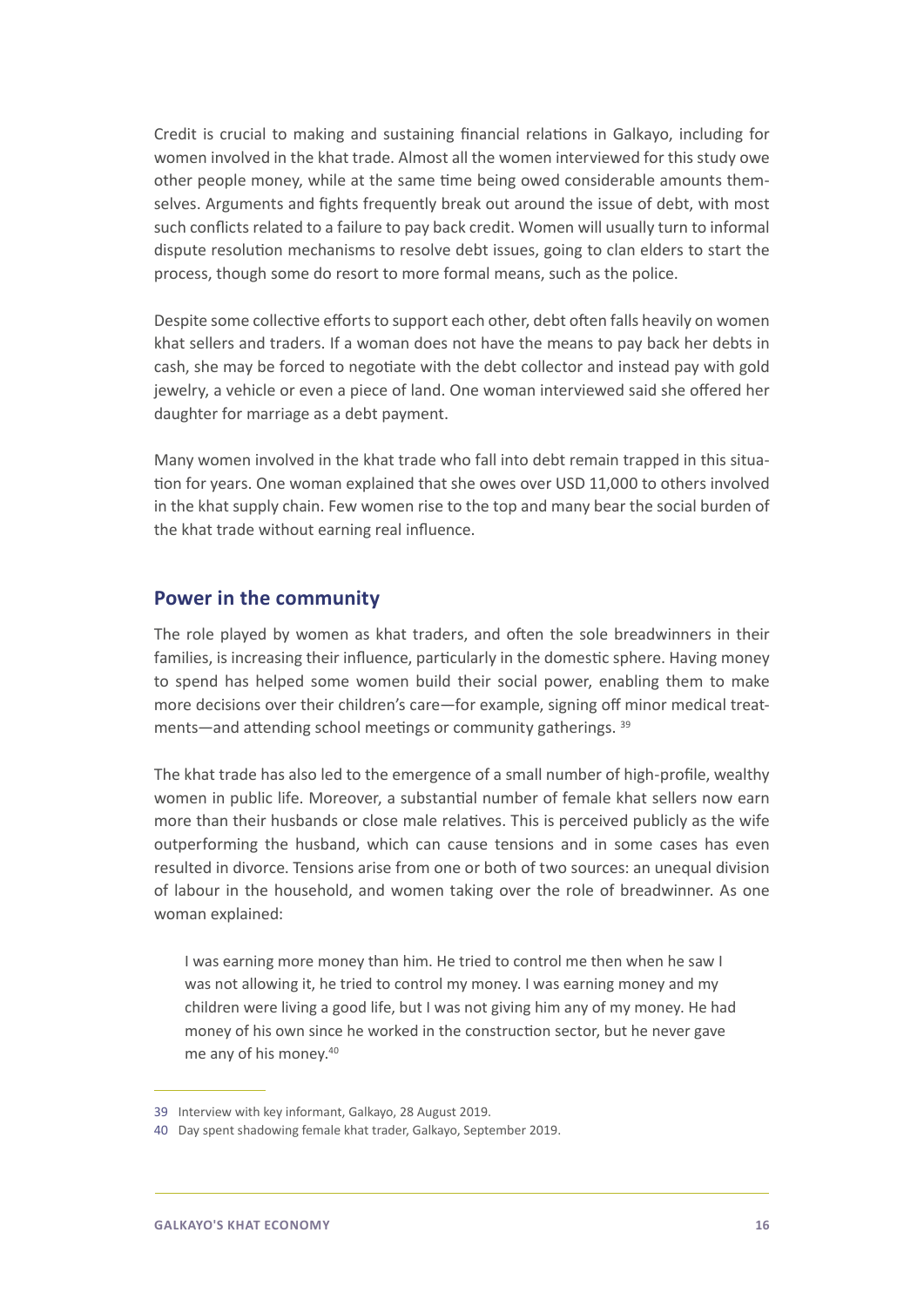<span id="page-16-0"></span>Having their own source of income can give women freedom and independence. In other economic sectors, such as livestock, agriculture or fishing, female business owners may turn the running of the business over to their male relatives following its expansion, leaving them in charge of more minor activities and responsibilities. In the khat business, by contrast, women are often fully in charge, albeit rarely over the whole business chain—distribution and the transfer of profits into other trades is generally still the preserve of male business partners or relatives.



Khat sellers speak to their customers in Galkayo. © Sahra Ahmed Koshin.

#### **The role of women in the khat trade**

While Somali women are now operating at all levels of the khat supply chain, it is more common to find them in a few specific roles. First, women operate as part of the *akhal* collectives.41 The *fashle* (individual wholesaler) women sell to the *muqawaadin* (broker) women, who in turn resell the khat to individual retailers called *calaal* at *bakharadda* (shops), or *kabareey* (a corruption of the English word 'cupboard') who sell it on streets at wooden tables. Some female retailers also deliver to towns or villages through their own trade networks and connections—though it is generally their close male family members or associates who transport and sell the khat on their behalf in neighbouring villages and districts.<sup>42</sup>

<sup>41</sup> Interviews with key informants and focus group discussions with general public and with women khat sellers, Galkayo, August–September 2019.

<sup>42</sup> Interviews with key informants and focus group discussions with general public and with women khat sellers, Galkayo, August–September 2019.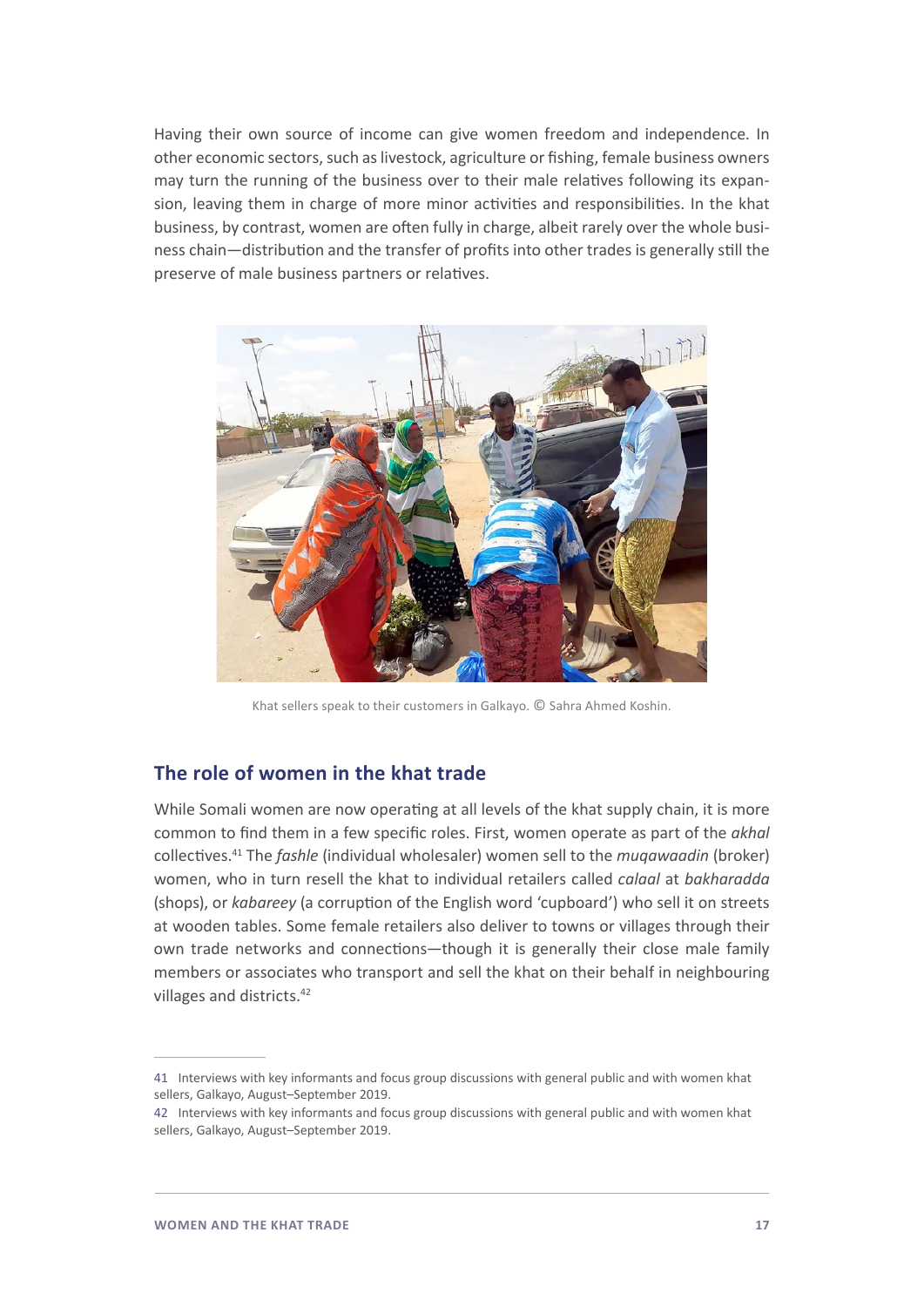<span id="page-17-0"></span>Women are perceived locally to be strategic and entrepreneurial in their investments. They have strong social networks, which serve as channels of information and business opportunities. Moreover, women are adaptive to their circumstances and will call up previous clients to inform them of the arrival of long-stemmed and leafy khat, even enquiring whether they should set some aside for the customer to pick up.<sup>43</sup> Interviews with members of the general public show that women are creative in selling their products, offering different ways of bringing a product to the market. As a prominent woman *akhal* owner explained: 'If they don't succeed here at this market now then they will take it elsewhere, that is not a problem at all for these women'.<sup>44</sup>

In Galkayo, while much of the activity in the khat business is dominated by women, men are still generally in charge of exchange—collecting khat from female-owned shops for delivery to onsite sellers. Even this, though, is changing: women khat traders have their own merchant association, known as *Iskaashato*, which is organized along clan lines. Among other functions, *Iskaashato* helps ensure an equitable distribution of products, price controls, and manages cash-flow issues, including debt crises. 45 As one khat trader observes:

When I don't have any khat on my table to sell I don't just close and go home. I call my fellow sisters [in the *Iskaashato*] and inform them about the situation. This means there is demand here [in this area] on that day so I offer to help them sell some of their bundles of khat here.<sup>46</sup>

#### **Khat queens**

Over the years, the profitability and size of women-owned khat businesses have grown.47 Moreover, whereas previously it was exclusively wealthy male businessmen who operated at the top of the khat business, controlling the market as importers and suppliers, over recent years a number of women— so-called 'khat queens'—have emerged to occupy such positions.48 One such women in Galkayo is a big importer, wields notable influence, and has networks that extend beyond the borders of the town. She is known locally as Hawa Cad, or 'Hawa the light skinned'. Hawa Cad reportedly works directly with farmers in Kenya, from where she imports her supply. Onsite agents in Meru in eastern Kenya prepare khat bales and coordinate with freight agencies at Jomo Kenyatta

<sup>43</sup> Interviews with key informants and focus group discussions with general public and with women khat sellers, Galkayo, August–September 2019.

<sup>44</sup> Interview with *akhal* owner, Galkayo, 28 August 2019.

<sup>45</sup> Focus group discussion with general public, Galkayo, 28 August 2019.

<sup>46</sup> Interview with key informant, Galkayo, 2 September 2019.

<sup>47</sup> Interviews with three khat sellers, Galkayo, 2 September 2019.

<sup>48</sup> Susan Schulman, 'Queens of khat', *Delayed Gratification,* 17 April 2014. [\(www.slow-journalism.com/](http://www.slow-journalism.com/from-the-archive/queens-of-khat) [from-the-archive/queens-of-khat\)](http://www.slow-journalism.com/from-the-archive/queens-of-khat)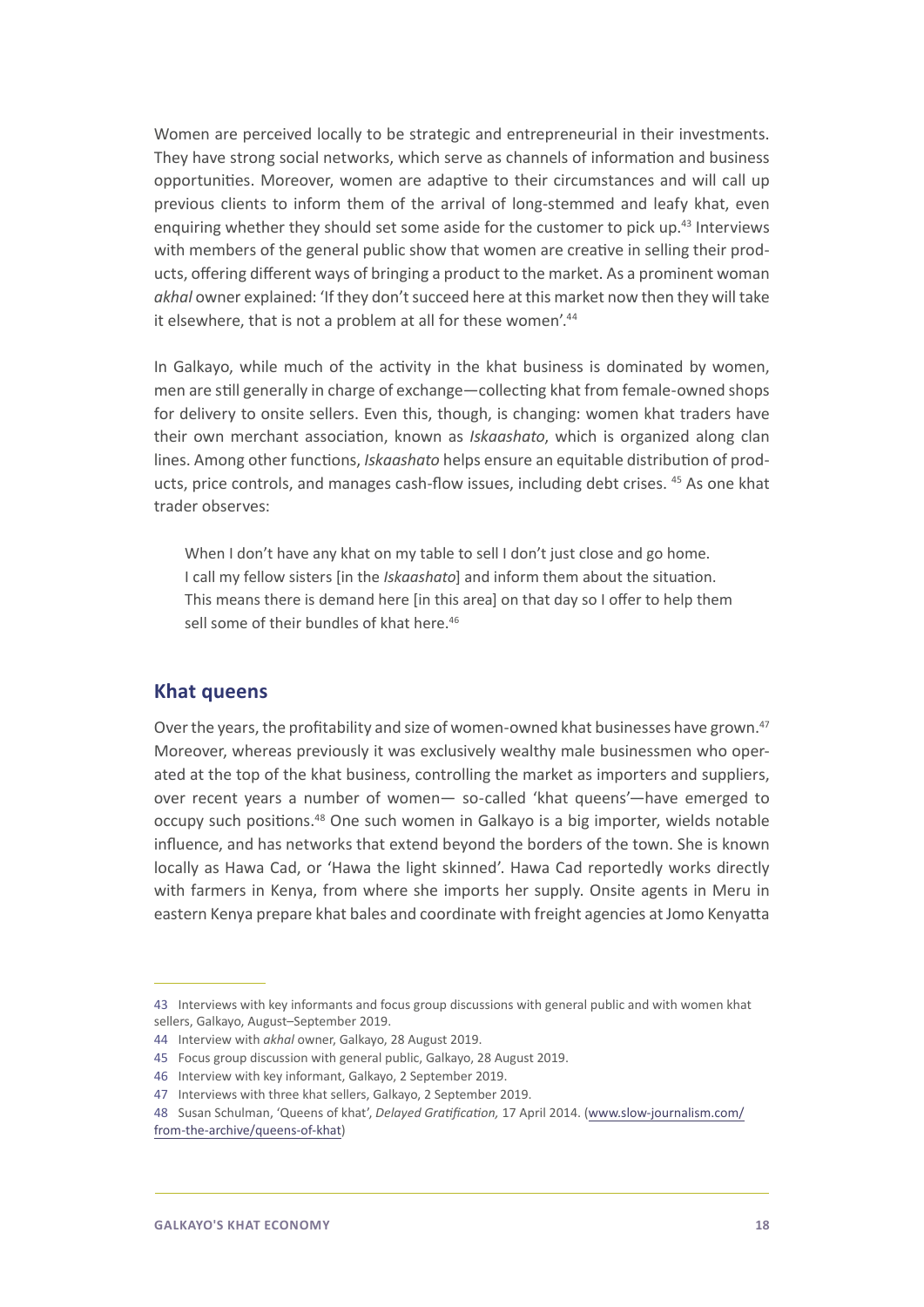<span id="page-18-0"></span>International Airport. These agencies facilitate direct delivery of khat to north Galkayo airport, where importers source it for distribution in the market.

After a number of years in the khat trade, Hawa Cad partnered with half-a-dozen other (male) people working in the business to form an *akhal*. Agreements and sales are directed and overseen at her office,<sup>49</sup> while the khat is transported in vehicles owned by the group's *akhal*. Together, they employ 19 male workers, including local and regional drivers, workers stationed at the airport to sort out the khat, brokers, and security officers.<sup>50</sup>

While debt is a serious and widespread problem for women involved in the khat trade, some wealthier members of the *akhal* have devised ways to mitigate risks. To ensure *akhal* members do not leave the business with large debts, thereby creating problems for others, each member deposits an amount of money—as of August 2019, this stood at USD 50,000—into an account managed by Hawa Cad and her workers. This money can only be recouped once the amount owed by the *akhal* owner opting out is deducted.

*Akhal* members such as Hawa Cad have become politically influential due to the power of their businesses and the money earned from it.<sup>51</sup> Women in the khat trade, especially those who are *akhal* members, often provide financial support for the election campaigns of their clan leaders and political candidates.<sup>52</sup> While it is contrary to Somali cultural norms to have woman contribute financially to, for example, *mag* or *diya* (blood money),53 women such as Hawa Cad are breaking some of these norms, paying the *mag* of men as well as the funeral costs of relatives and neighbours.

The entry of women into the khat trade has enabled a small minority to gain economic status and, to some extent, political influence in Galkayo. Khat queens are not, however, the norm, with most women in the khat trade involved at its lower value chain levels, particularly as street traders.

#### **Social perceptions of women in the khat trade**

Despite their growing role in the khat economy, social perceptions of women's participation in the trade generally remain negative. While some people view the women involved in the trade as hardworking individuals who are struggling to survive and sustain their families, others regard them as social pariahs or worse, especially if they

<sup>49</sup> Interview with *akhal* owner, Galkayo, 26 August 2019.

<sup>50</sup> The security officers are often armed. On the road to Bosaso there are numerous illegal control posts where those manning them demand free khat. Sometimes the confrontations escalate into fights and shootouts. In Galkayo, khat is heavily guarded and defended.

<sup>51</sup> Interview with khat seller, Galkayo, 2 September 2019.

<sup>52</sup> Discussions with former mayor of Galkayo, Galkayo, 2 September 2019.

<sup>53</sup>  *Mag*, a Somali word, also known in Arabic as *diya*, is the compensation payment given to the victim or the victim's family for murder or injury.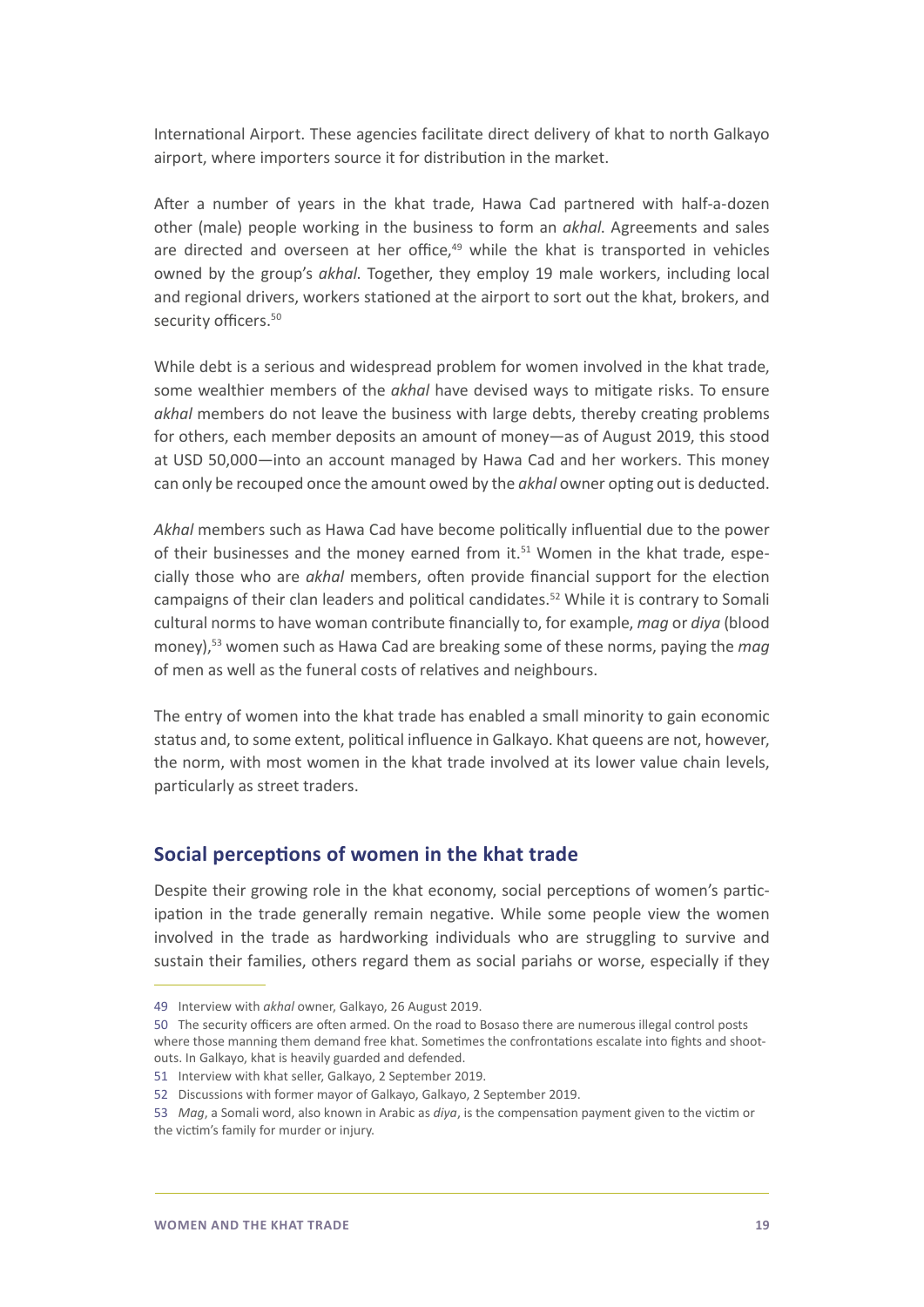are divorced, single mothers or widows.<sup>54</sup> In Somali culture, being married confers social respect and approval, meaning that women khat traders—who are frequently unmarried or divorced, and sell their wares mostly to men—are often looked down upon.

Despite starting work early in the morning to receive delivery of the khat, and finishing late in the evening having sold their product to evening customers, female traders still often have responsibility for caring for their children. Failure to do so may earn them the label of bad mother, regardless of the competing requirements of their own businesses. A male shop owner and focus group participant explained how:

They [the women] leave their houses early and return late and cannot care for their families. Almost two-thirds of the ones I know have daughters who have given birth to illegitimate children. Their children are sometimes also molested while in the care of others or unattended and they cannot even open-up about this because they know they are guilty.<sup>55</sup>

In another focus group discussion, a traditional elder said:

Khat is not a good business. It is the worst business available because it doesn't have any profits morally and financially … It makes women turn into discourteous and uncultured people. They start using abusive and foul language even in public without any shame.<sup>56</sup>

There is also the social stigma of husbands taking care of the children at home while their wives sell khat. The situation has, however, also provoked a pragmatic response. In 2015, the local Galkayo municipality engaged in discussions about making it easier for mothers to be more responsible parents.57 A town hall meeting was convened involving the khat cooperatives, traders and *akhal* owners, members of the local community and the municipality, with a decision reached to request that khat planes come later in the morning to allow parents to send their children to school.

<sup>54</sup> Focus group discussion with general public and interviews with local municipality, August–September 2019.

<sup>55</sup> Interview with respondent who also took part in the focus group discussion, August-September 2019.

<sup>56</sup> Focus group discussion with general public, Galkayo.

<sup>57</sup> Interview with local municipality worker and businessman whose wife was previously involved in the khat trade, Galkayo, August 2019.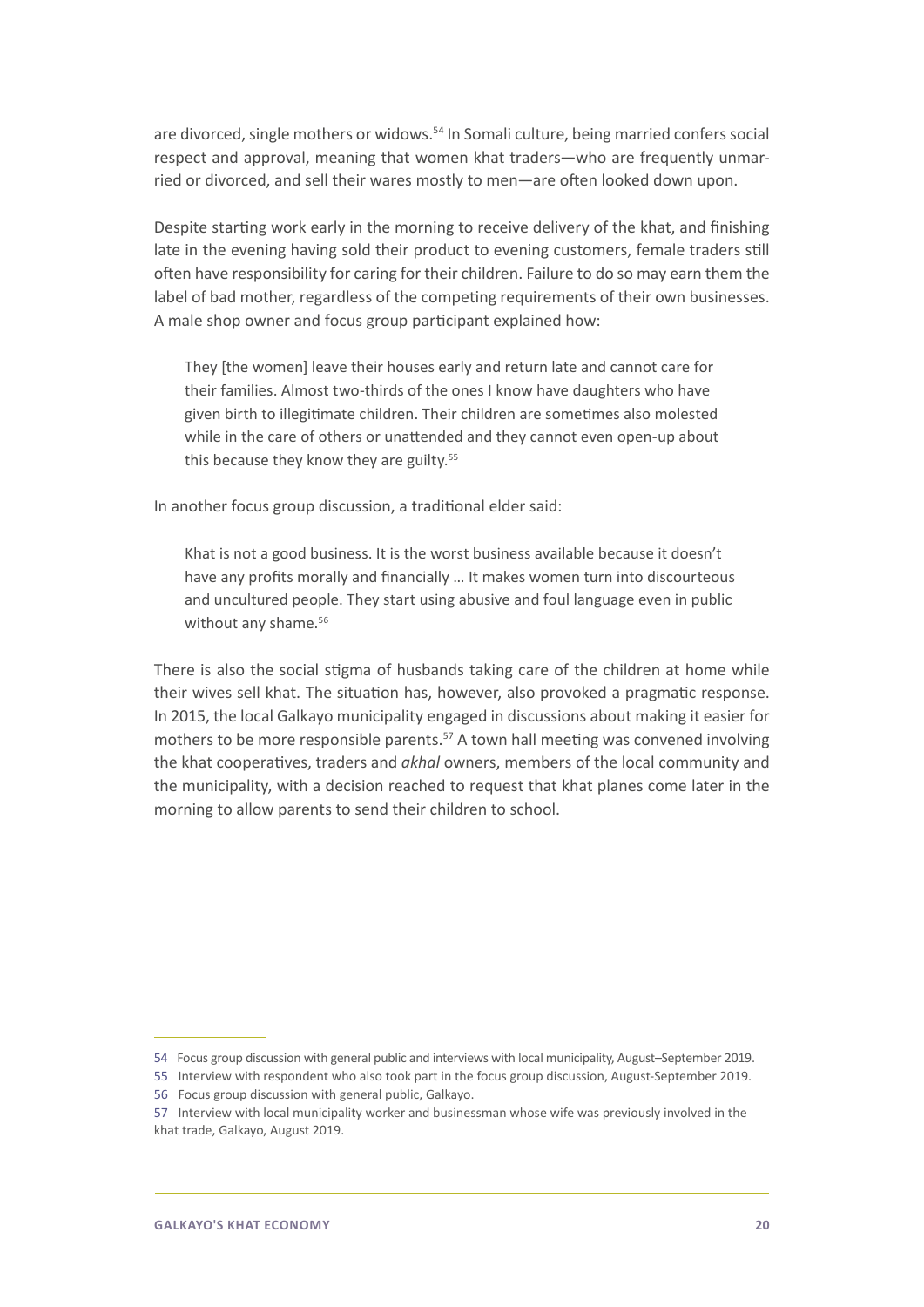## <span id="page-20-0"></span>**Conclusion**

The khat trade is one of the most important business sectors in the Somali regions of the Horn of Africa. Due to its structure—the crop is grown in highland areas of Kenya and Ethiopia and exported to the Somali-speaking lowland regions—it is intrinsically a transnational sector. Moreover, due to khat's popularity in these regions, the trade is extremely profitable, providing jobs and business opportunities for many people in Somalia, as well as generating considerable revenue for authorities.

The khat trade, which sees considerable inflows and outflows of cash and commodities, is one part of Puntland and Somalia's cross-border economy that does appear to function highly effectively, despite some pressure—largely from religious groups—to better regulate or ban it. For women in Puntland, many of whom live under challenging financial circumstances while fulfilling the role of breadwinner of their household, the khat trade provides opportunities to make money to support their families. Mostly this is through petty trade—selling khat in the market—which women are seen as being particularly effective at.

For a small number of women, however, this has provided an opportunity to progress further in the business community and become so-called 'khat queens'—high-profile female khat traders who have developed a degree of commercial and political power through their success in the sector. While these examples are notable, participation in the khat trade involves significant social trade-offs for Somali women, who often suffer stigmatization at the hands of wider society. They also face challenges balancing childcare and household responsibilities with their involvement in the khat trade, though there have been some moves made by local communities and authorities to address such challenges.

Overall, over recent years, the khat trade has offered many Somali women a degree of economic freedom and revenue generation that would previously have been beyond their reach, and they are now undoubtedly at the heart of a growing transnational business sector that is impacting not only Somalia but neighbouring countries. Whether this is sufficient to offset the reduction in social status conferred by involvement in the khat trade, or the intra-family tensions sometimes provoked by women taking on the breadwinner role, remains to be seen.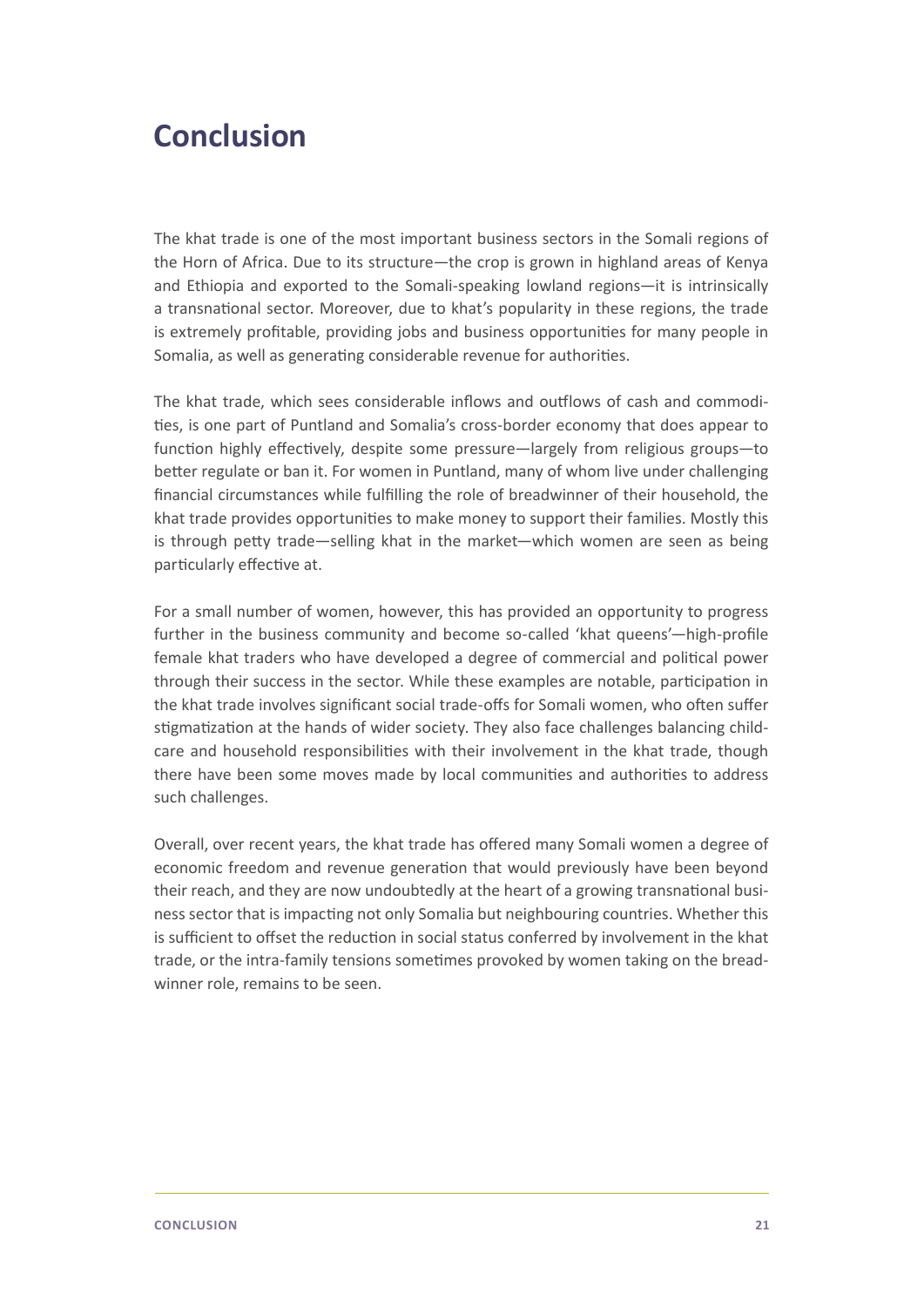## <span id="page-21-0"></span>**Bibliography**

- African Business. 'Khat in Somaliland: economic cure or curse?'. 16 June 2015. ([https://](https://african.business/2015/06/agribusiness-manufacturing/khat-in-somaliland-economic-cure-or-curse/) [african.business/2015/06/agribusiness-manufacturing/khat-in-somaliland](https://african.business/2015/06/agribusiness-manufacturing/khat-in-somaliland-economic-cure-or-curse/)[economic-cure-or-curse/\)](https://african.business/2015/06/agribusiness-manufacturing/khat-in-somaliland-economic-cure-or-curse/)
- Amadala, Victor. 'We're ready to lose Somalia market, miraa traders say'. *Nairobi Star*. 18 February 2019, [\(www.the-star.co.ke/news/2019-02-18-were-ready-to-lose](http://www.the-star.co.ke/news/2019-02-18-were-ready-to-lose-somalia-market-miraa-traders-say/)[somalia-market-miraa-traders-say/](http://www.the-star.co.ke/news/2019-02-18-were-ready-to-lose-somalia-market-miraa-traders-say/))
- Carrier Neil*. Kenyan Khat: The Social Life of a Stimulant*. Leiden: Brill, 2007.
- Dua, Jatin, Abdideeq Warsame and Ahmed Shire. *Bosaso and the Gulf of Aden: Changing dynamics of a land-sea network*. Nairobi: Rift Valley Institute, July 2020.
- Food Security and Nutrition Analysis Unit—Somalia. 'Livelihood Baseline Analysis Galkayo-Urban'. Report No VI. 34, 7 October 2010.
- Gardner, Judith and Judy el-Bushra. 'The impact of war on Somali men and its effects on the family, women and children'. Briefing Paper. Nairobi: Rift Valley Institute, February 2016.
- Gure, Abdirahim S. 'Women's economic empowerment'. *Development and Cooperation,* September 2014. [\(www.dandc.eu/en/article/why-womens-small](http://www.dandc.eu/en/article/why-womens-small-scale-businesses-make-huge-difference-war-torn-somalia)[scale-businesses-make-huge-difference-war-torn-somalia](http://www.dandc.eu/en/article/why-womens-small-scale-businesses-make-huge-difference-war-torn-somalia))
- Hansen, Peter. 'Governing Khat: Drugs and Democracy in Somaliland'. DIIS Working Paper No. 2009:24. Copenhagen: Danish Institute for International Studies, 2009.
- International Crisis Group. 'Galkayo and Somalia's Dangerous Fault Lines'. Commentary, 10 December 2015. ([www.crisisgroup.org/africa/horn-africa/somalia/galkayo](http://www.crisisgroup.org/africa/horn-africa/somalia/galkayo-and-somalia-s-dangerous-faultlines)[and-somalia-s-dangerous-faultlines](http://www.crisisgroup.org/africa/horn-africa/somalia/galkayo-and-somalia-s-dangerous-faultlines))
- —. 'The United Arab Emirates in the Horn of Africa'. Crisis Group Middle East Briefing No. 65, 6 November 2018. [\(www.crisisgroup.org/middle-east-north-africa/gulf](http://www.crisisgroup.org/middle-east-north-africa/gulf-and-arabian-peninsula/united-arab-emirates/b65-united-arab-emirates-horn-africa)[and-arabian-peninsula/united-arab-emirates/b65-united-arab-emirates-horn](http://www.crisisgroup.org/middle-east-north-africa/gulf-and-arabian-peninsula/united-arab-emirates/b65-united-arab-emirates-horn-africa)[africa\)](http://www.crisisgroup.org/middle-east-north-africa/gulf-and-arabian-peninsula/united-arab-emirates/b65-united-arab-emirates-horn-africa)
- Koshin, Sahra Ahmed. 'Khat and COVID-19: Somalia's cross-border economy in the time of coronavirus'. Briefing Paper, Rift Valley Institute, May 2020. [\(https://](https://riftvalley.net/publication/khat-and-covid-19-somalias-cross-border-economy-time-coronavirus) [riftvalley.net/publication/khat-and-covid-19-somalias-cross-border-economy](https://riftvalley.net/publication/khat-and-covid-19-somalias-cross-border-economy-time-coronavirus)[time-coronavirus](https://riftvalley.net/publication/khat-and-covid-19-somalias-cross-border-economy-time-coronavirus))
- Mohamed, Mohamed Ahmed and Mohamed Said Samatar. 'Factors Influencing Women Participation in Politics at Federal, State and Local Elections in Puntland State of Somalia'. *International Journal of Contemporary Applied Researches* 6/5 (2019): 175–195.
- Ritchie, Holly and Sahra Ahmed Koshin. 'Somalia Country Gender Profile: Trends of Change in a Fragile and Fragmented Context'. African Development Bank, forthcoming.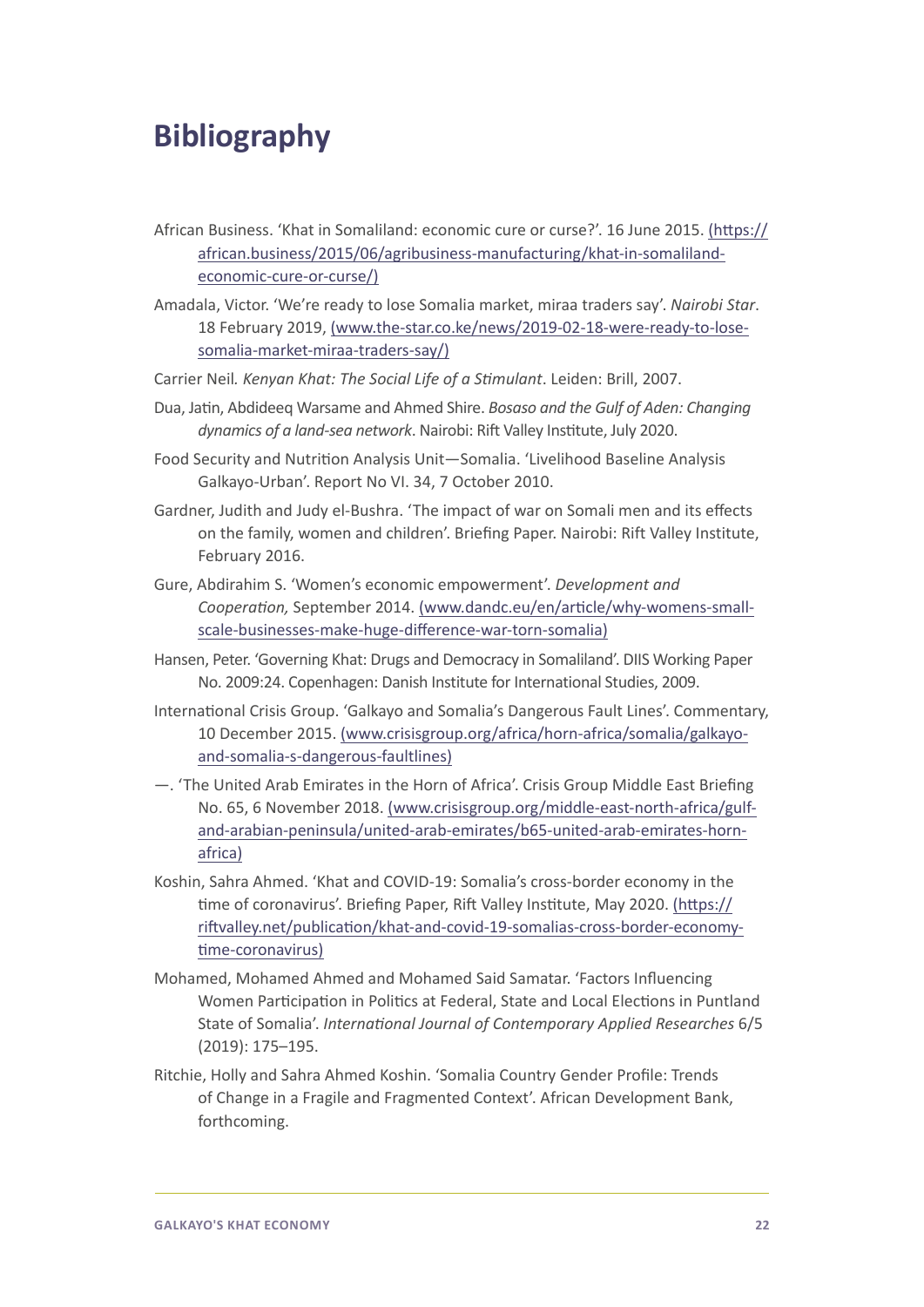Schulman, Susan. 'Queens of khat'. *Delayed Gratification,* 17 April 2014 ([www.slow](http://www.slow-journalism.com/from-the-archive/queens-of-khat)[journalism.com/from-the-archive/queens-of-khat\)](http://www.slow-journalism.com/from-the-archive/queens-of-khat)

World Bank. *Somalia Economic Update*. Washington, DC: World Bank, September 2015.